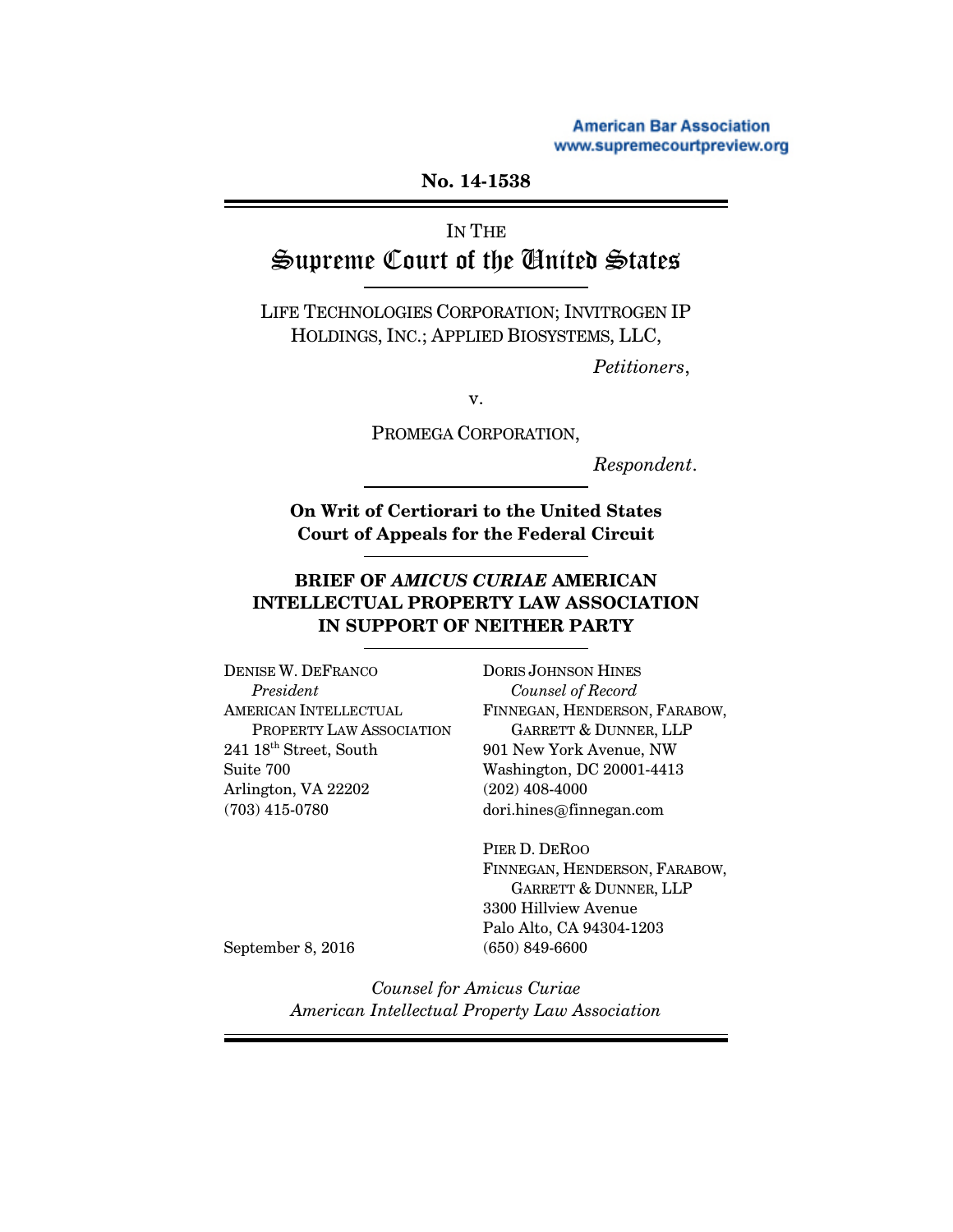## TABLE OF CONTENTS

# Page

| I.   |                | STATEMENT OF INTEREST 1                                                                                                                                                                                             |
|------|----------------|---------------------------------------------------------------------------------------------------------------------------------------------------------------------------------------------------------------------|
| II.  |                | <b>INTRODUCTION AND SUMMARY OF</b>                                                                                                                                                                                  |
| III. |                |                                                                                                                                                                                                                     |
|      | $\mathbf{A}$ . | Section $271(f)(1)$ Should Be<br>Interpreted as Requiring a<br>Qualitative Analysis of the<br>Supplied Component(s) Relative<br>to the Claimed Invention, While<br>the Number of Supplied<br>Components May Also Be |
|      | 1.             | The Plain Language of $\S 271(f)(1)$<br>Does Not Mandate that "Portion"<br>Be Read as More Than One                                                                                                                 |
|      | 2.             | Strictly Numerical<br>$\mathbf{A}$<br>Interpretation of "Substantial<br>Portion" in 35 U.S.C. $\S 271(f)(1)$<br>Would Cause Imprecise<br>"Component" Counting to Drive                                              |
|      | 3.             | Comparing the Sub-Sections of<br>§ 271(f) Does Not Mandate that<br>"Substantial Portion" Be Read as<br>More Than One Component11                                                                                    |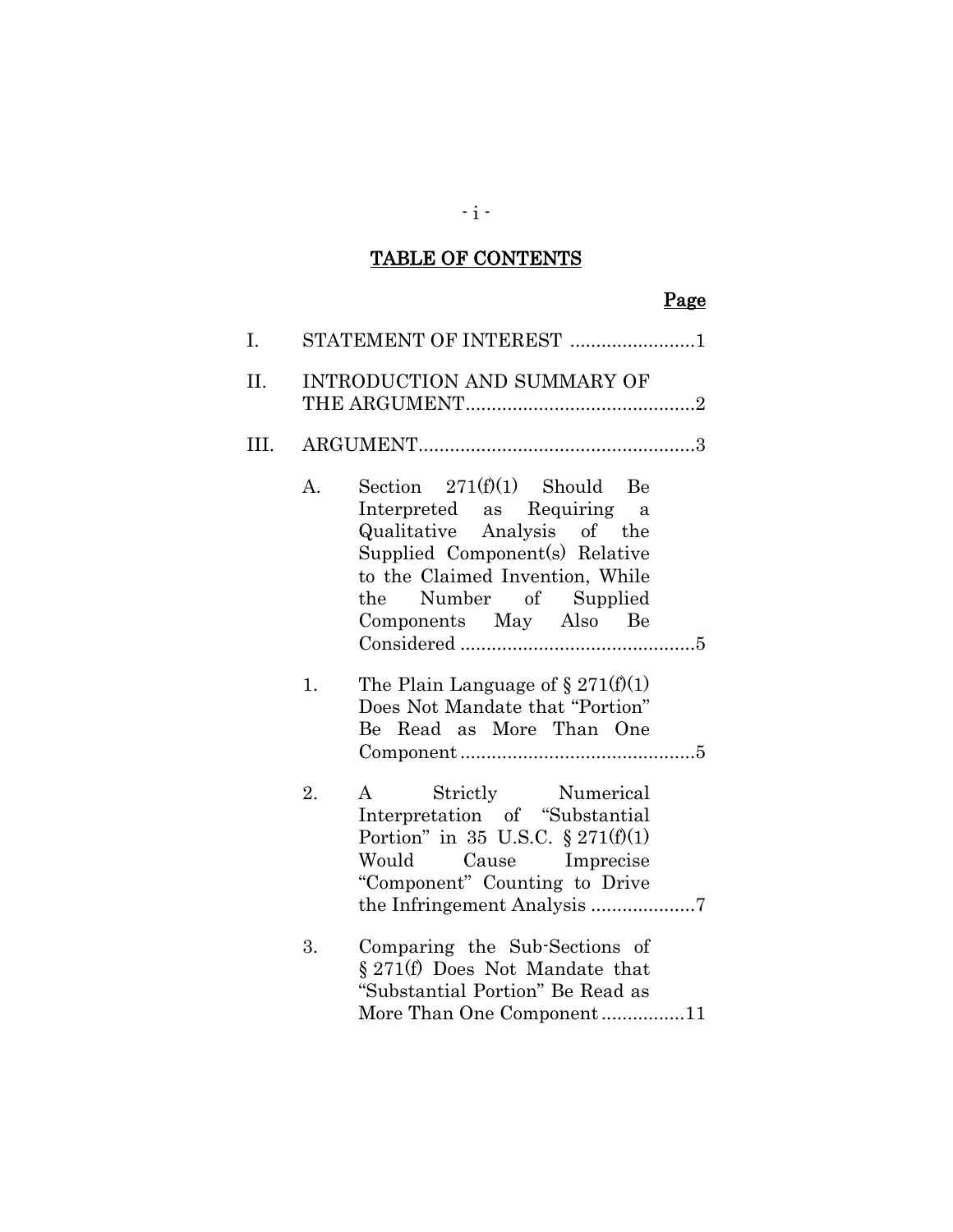| 4. | The Court's Decision in <i>Microsoft</i><br>Does Not Support an Exclusively<br>Numerical Infringement Analysis 14                                                                                                          |
|----|----------------------------------------------------------------------------------------------------------------------------------------------------------------------------------------------------------------------------|
| В. | Whether a Party Has Supplied a<br>"Substantial Portion of the<br>Components of a Patented<br>Invention" Should Involve<br>Consideration of the Significance<br>of the Supplied Component(s)<br>Based on Claim Construction |
|    |                                                                                                                                                                                                                            |
| C. | Bright-Line Test for<br>$\mathbf{A}$<br>Infringement Under 35 U.S.C.<br>$\S 271(f)(1)$ Based on the Number<br>of Supplied Components Is<br>Inconsistent with the Court's                                                   |
| D. | A Qualitative Analysis under<br>$\S 271(f)(1)$ Is Consistent with the<br>Presumption that U.S. Law Has<br>No Extraterritorial Application 23                                                                               |
|    |                                                                                                                                                                                                                            |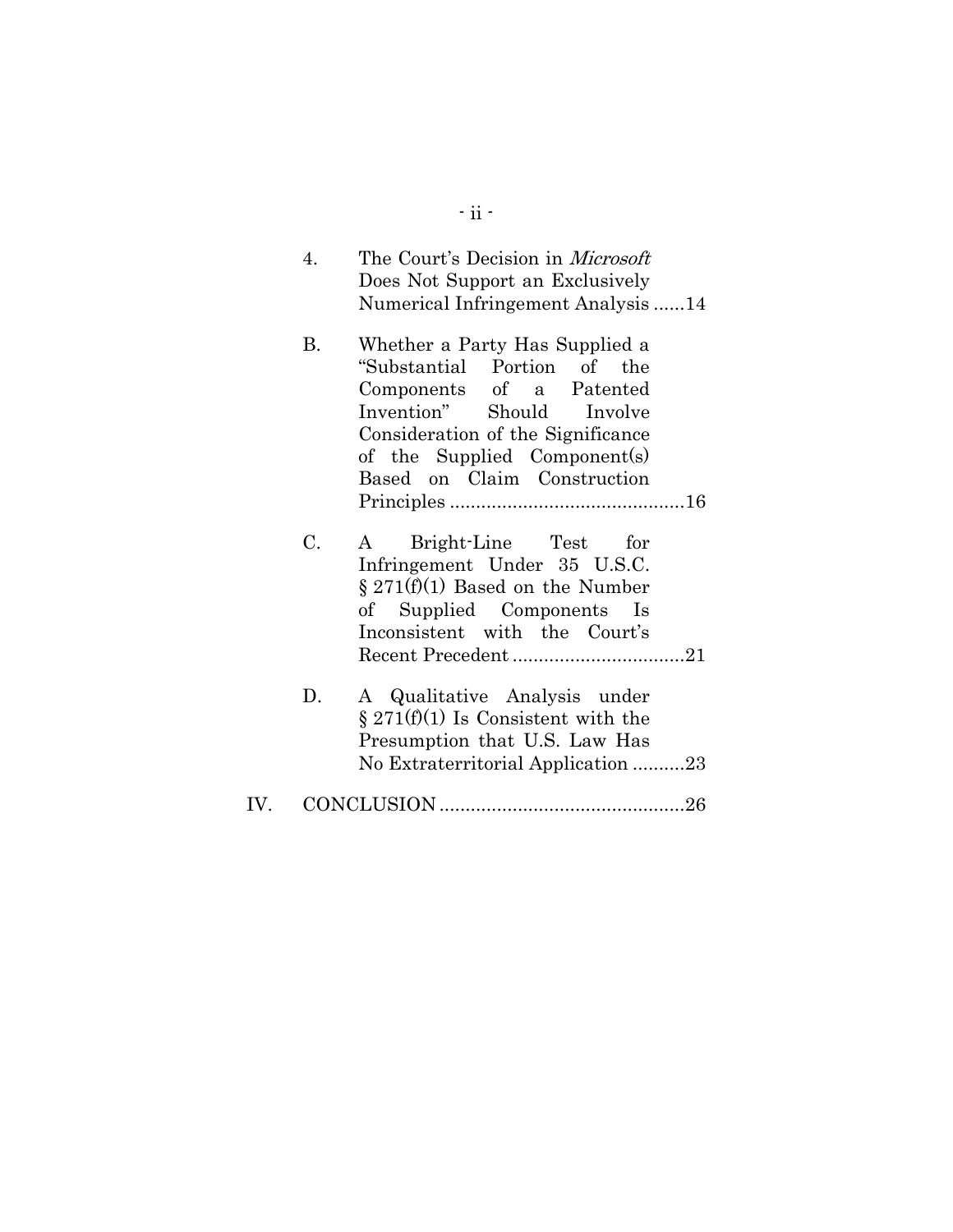# TABLE OF AUTHORITIES

#### Cases

| Akamai Techs., Inc. v. Limelight Networks, Inc.,<br>692 F.3d 1301 (Fed. Cir. 2012) (en banc),<br>rev'd on other grounds, 134 S. Ct. 2111 |
|------------------------------------------------------------------------------------------------------------------------------------------|
| Alice Corp. v. CLS Bank Int'l,                                                                                                           |
| Bates v. Coe,                                                                                                                            |
| Bilski v. Kappos,                                                                                                                        |
| Bruce v. Samuels,                                                                                                                        |
| Deepsouth Packing Co. v. Laitram<br>Corp.,                                                                                               |
| Diamond v. Diehr,                                                                                                                        |
| Halo Elecs., Inc. v. Pulse Elecs., Inc.,                                                                                                 |
| KSR Int'l Co. v. Teleflex Inc.,                                                                                                          |
| Lopez v. Gonzales,                                                                                                                       |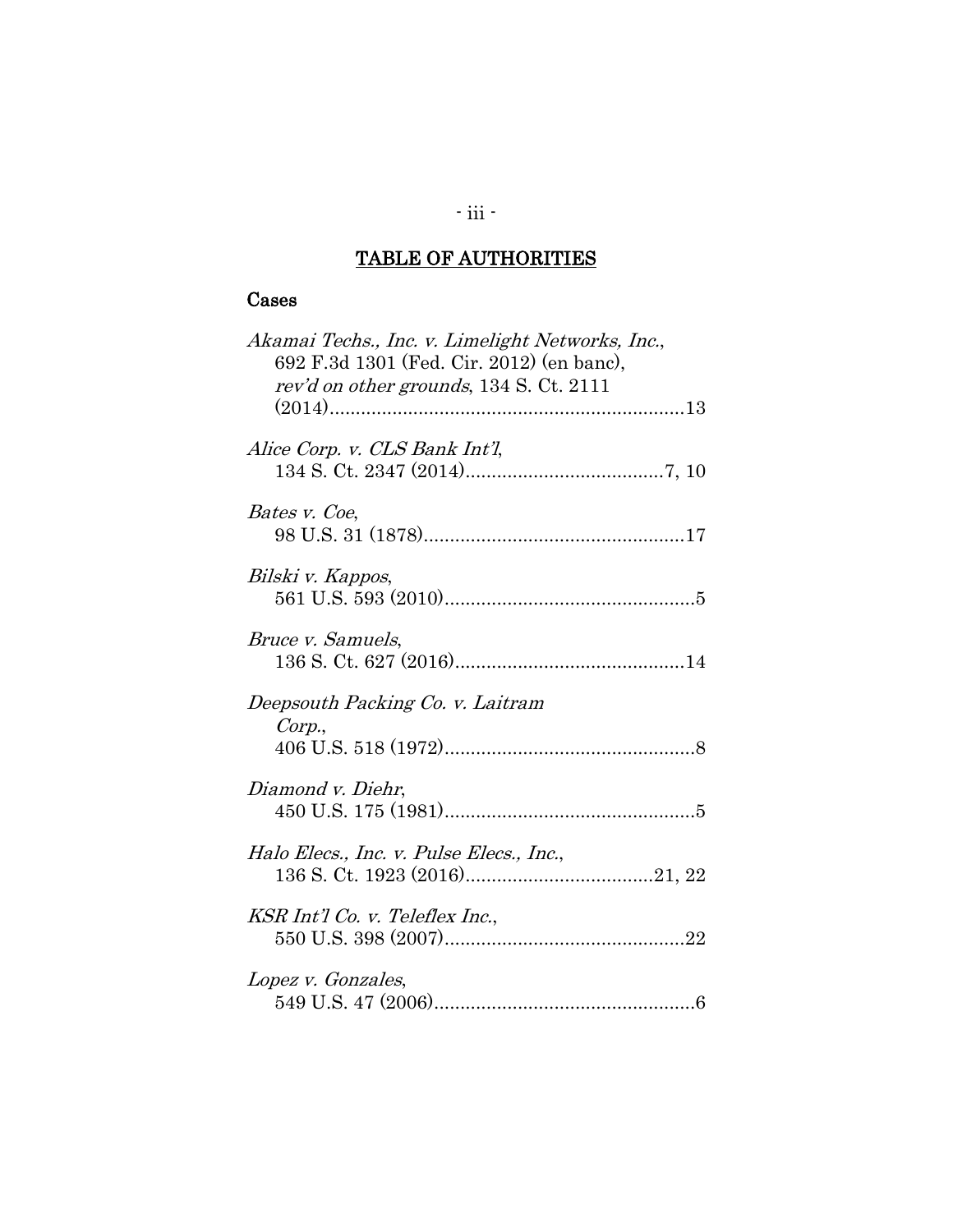| Mayo Collaborative Servs. v.<br>Prometheus Labs., Inc.,       |
|---------------------------------------------------------------|
| Microsoft Corp. v. AT&T Corp.,                                |
| Octane Fitness, LLC v. ICON Health &<br><i>Fitness, Inc.,</i> |
| Phillips v. AWH Corp.,<br>415 F.3d 1303 (Fed. Cir. 2005)      |
| Quanta Comput., Inc. v. LG Elecs., Inc.,                      |
| United States v. Adams,                                       |
| $\operatorname{Status}$                                       |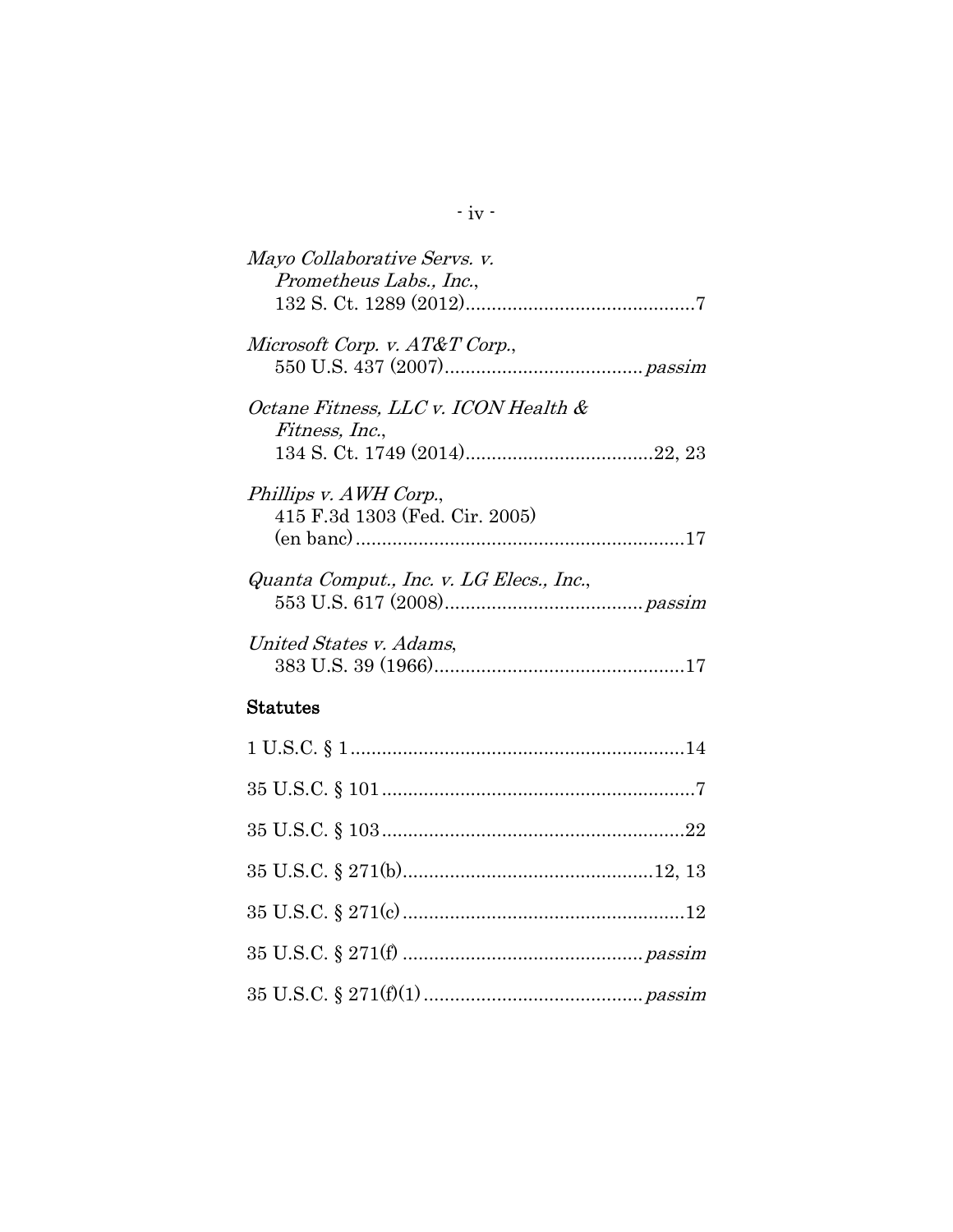# Other Authorities

| 130 Cong. Rec. H10,522, H10,525-26 |  |  |
|------------------------------------|--|--|
|                                    |  |  |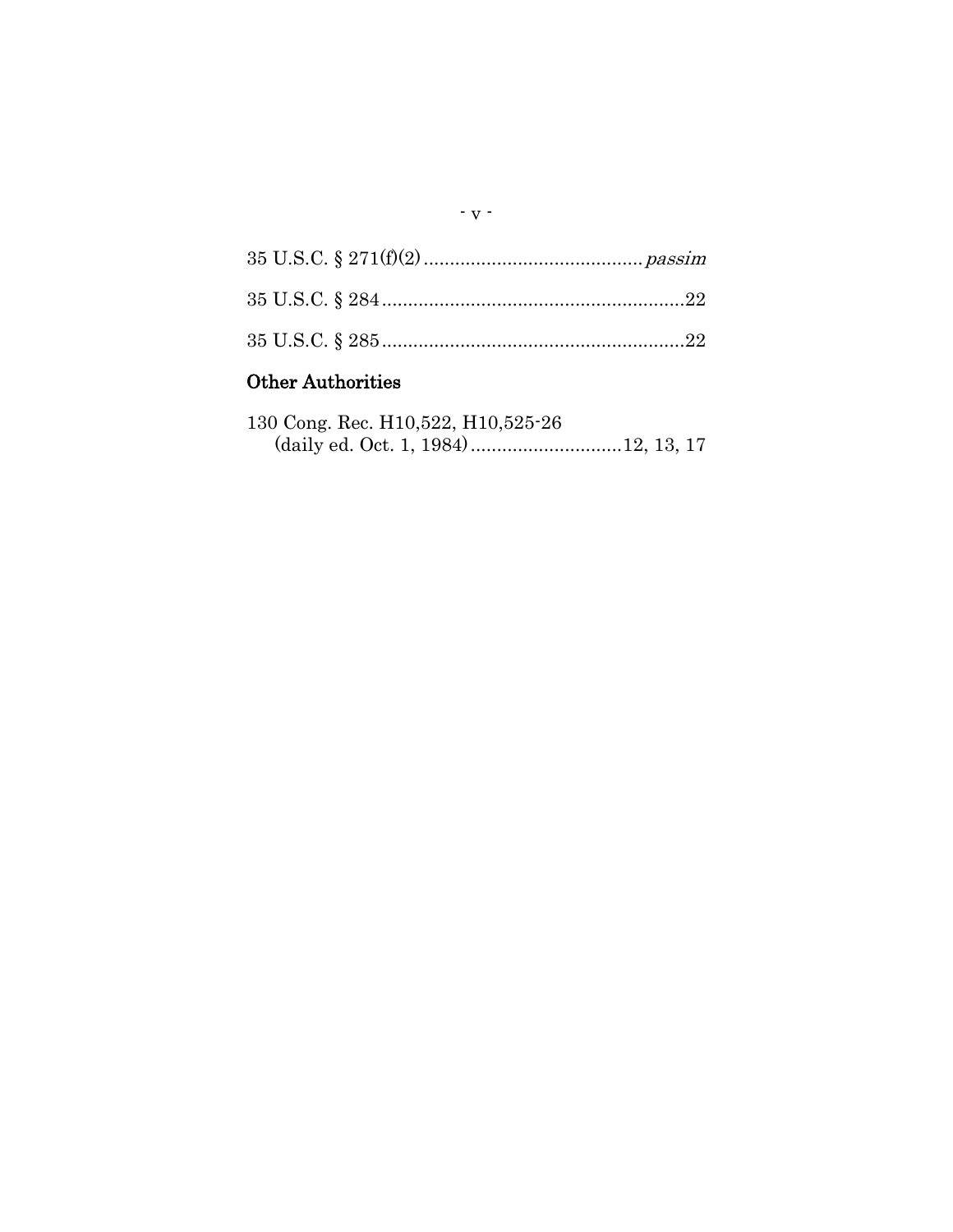#### <span id="page-6-0"></span>I. STATEMENT OF INTEREST [1](#page-6-1)

The American Intellectual Property Law Association ("AIPLA") is a national bar association of approximately 14,000 members who are primarily lawyers engaged in private and corporate practice, in government service, and in the academic community. AIPLA members represent a wide and diverse spectrum of individuals, companies, and institutions involved directly or indirectly in the practice of patent, trademark, copyright, and unfair competition law, as well as other fields of law affecting intellectual property. Our members represent both owners and users of intellectual property. AIPLA's mission includes providing courts with objective analysis to promote an intellectual property system

<span id="page-6-1"></span> <sup>1</sup> Pursuant to Supreme Court Rule 37.6, AIPLA states that this brief was not authored in whole or in part by counsel to a party, and that no monetary contribution to the preparation or submission of this brief was made by any person or entity other than AIPLA and its counsel. Specifically, after reasonable investigation, AIPLA believes that (a) no member of its Board or Amicus Committee who voted to prepare this brief, or any attorney in the law firm or corporation of such a member, represents a party to this litigation in this matter; (b) no representative of any party to this litigation participated in the authorship of this brief; and (c) no one other than AIPLA, its members who authored this brief, and their law firms or employees made a monetary contribution to the preparation or submission of this brief.

The parties' counsel of record received timely notice of AIPLA's intention to file this brief, and all parties have provided their written consent. Letters evidencing consent to the filing of this brief are being filed with the Clerk of the Court pursuant to Supreme Court Rule 37.3.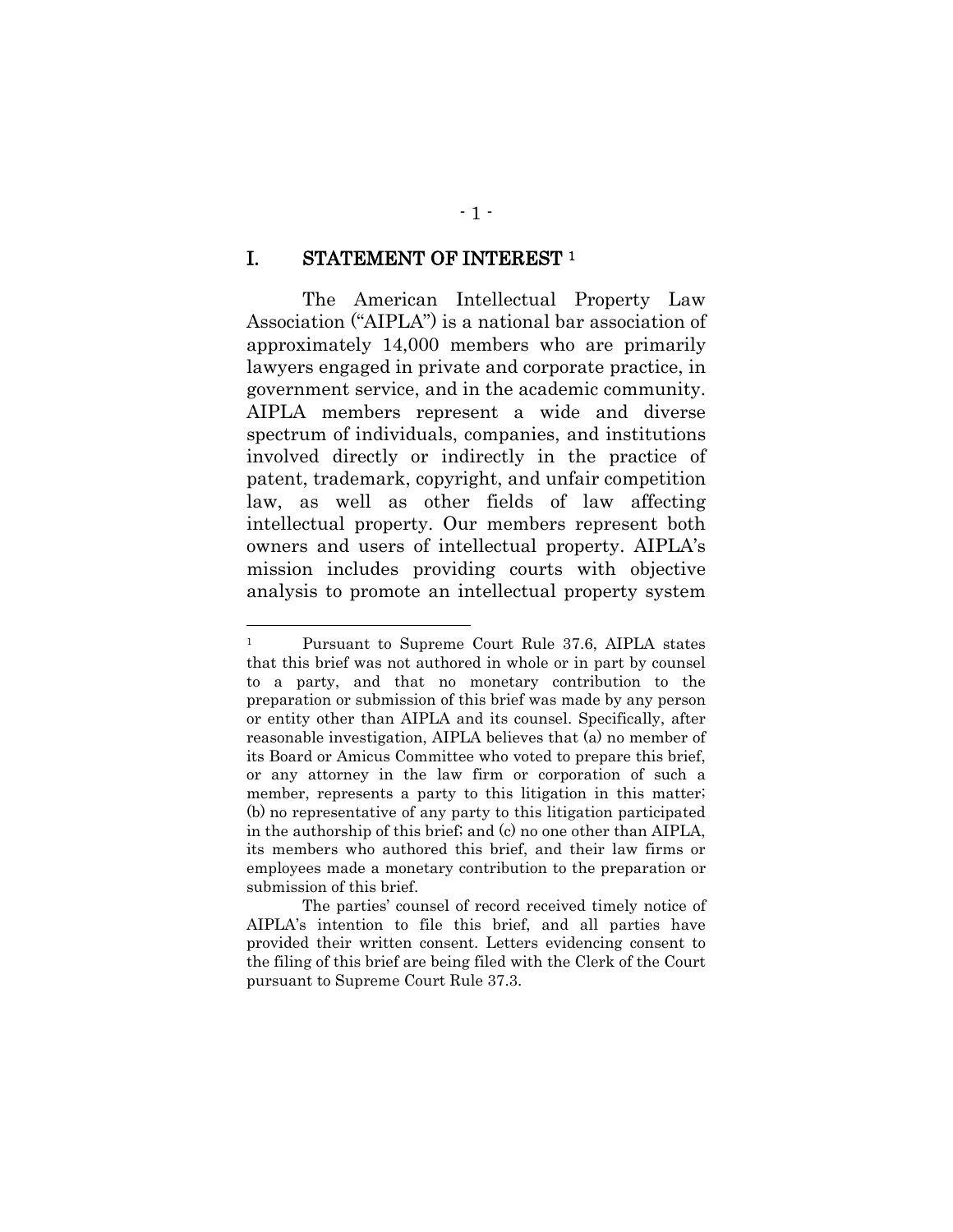that stimulates and rewards invention while balancing the public's interest in healthy competition, reasonable costs, and basic fairness.

AIPLA has no stake in any of the parties to this litigation or in the result of this case. AIPLA's only interest is in seeking correct and consistent interpretation of the law as it relates to intellectual property issues.

#### <span id="page-7-0"></span>II. INTRODUCTION AND SUMMARY OF THE ARGUMENT

<span id="page-7-1"></span>The Court is asked to consider whether a single component can be a "substantial portion of the components" for purposes of imposing patent infringement liability under 35 U.S.C.  $\S 271(f)(1)$ . The Federal Circuit correctly rejected the district court's quantitative reading of the statute. An interpretation of  $\S 271(f)(1)$  that mandates the supply of multiple components to meet the "substantial portion" requirement is neither required by the language of the statute nor supported by the legislative history.

In addition, a quantitative-only approach to  $\S 271(f)(1)$  has practical problems. For example, an accused infringer who supplies multiple but relatively unimportant components could be held liable for infringement. But an accused infringer who supplies a single but crucially important component of a multi-component invention would not. Such results would be inconsistent with the statutory language that explicitly addresses the supply of a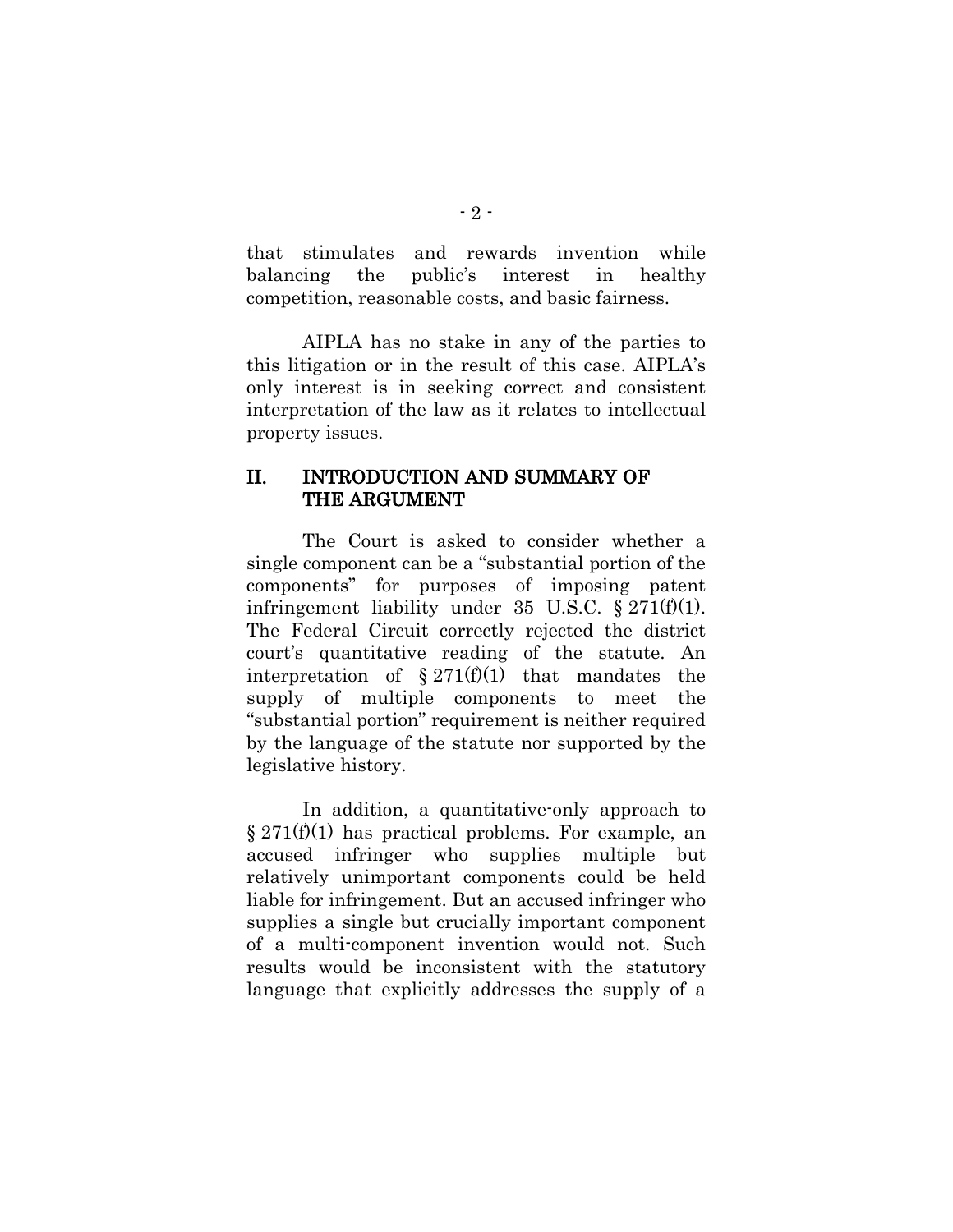"substantial portion of the components," not necessarily multiple components.

In considering how  $\S 271(f)(1)$  should be interpreted, the courts and parties have largely adopted an either/or approach: either the statute requires a quantitative test or it requires a qualitative test. While the statutory language and legislative history support a primarily qualitative analysis, it is entirely appropriate to consider the number of supplied components, though that number should not be a gating factor. Instead, whether supplied component(s) are a "substantial portion of the components of a patented invention" should be primarily assessed based on the importance of the supplied components to the overall invention as determined by considering the disclosure of the specification.

AIPLA thus urges the Court to adopt a flexible standard for infringement under § 271(f)(1), rooted in a qualitative analysis of the disclosure in the specification and also considering the number of supplied components.

### <span id="page-8-0"></span>III. ARGUMENT

The determination of liability for infringement under 35 U.S.C. §  $271(f)(1)$  in this case turns on whether supplying a single component can qualify as supplying a "substantial portion" of the components of a patented invention. See Pet. at i. The statute provides: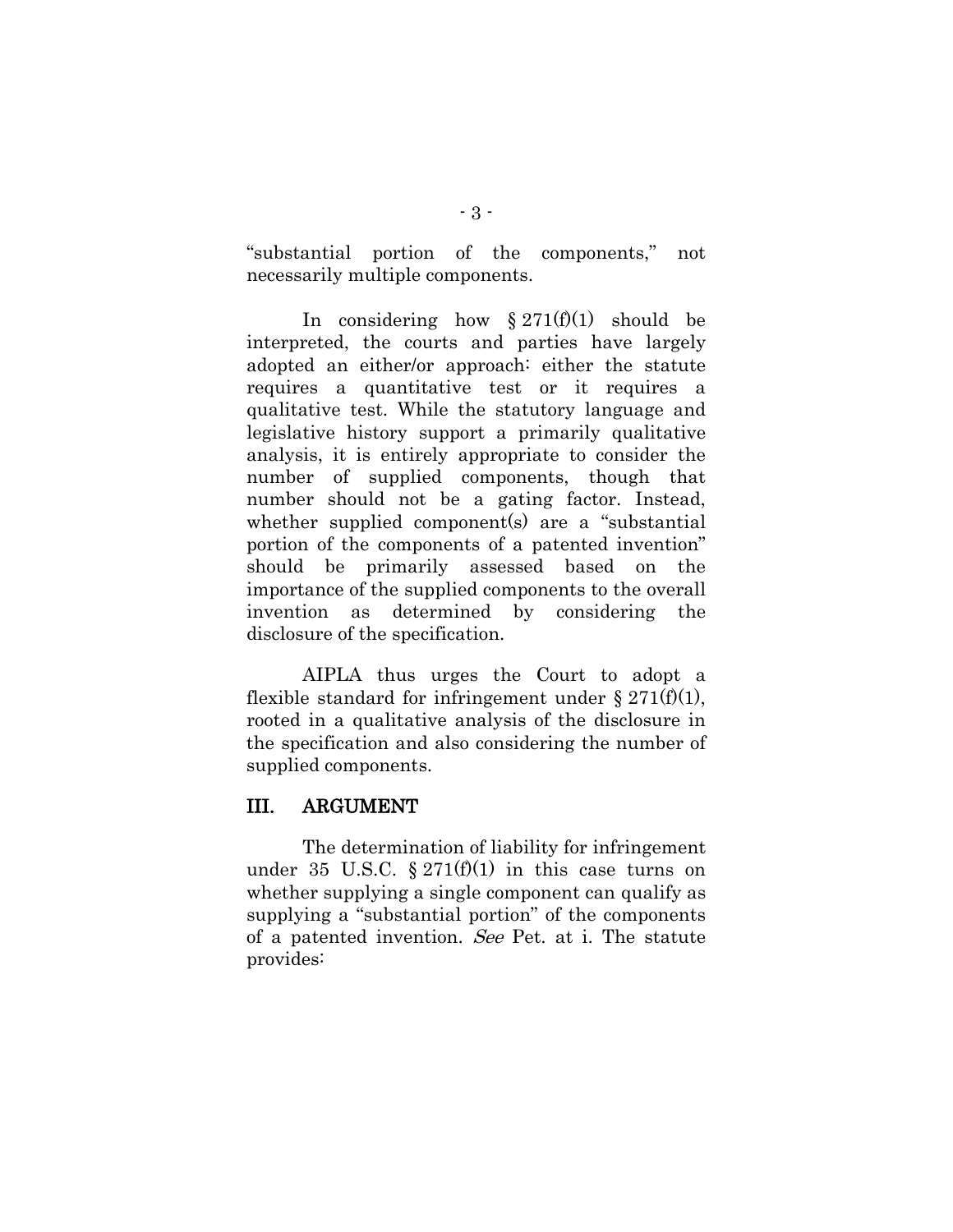Whoever without authority supplies or causes to be supplied in or from the United States all or a substantial portion of the components of a patented invention, where such components are uncombined in whole or in part, in such manner as to actively induce the combination of such components outside of the United States in a manner that would infringe the patent if such combination occurred within the United States, shall be liable as an infringer.

#### 35 U.S.C. § 271(f)(1) (emphases added).

The correct interpretation of  $\S 271(f)(1)$  does not require a strictly quantitative analysis of the number of supplied components. Rather, the statutory phrase "substantial portion" requires an analysis of the significance of the supplied component(s) relative to the overall claimed invention, while taking into account the number of supplied component(s) as a relevant factor. Such an analysis is supported by the statutory language, the legislative history, a comparison with other statutory provisions, and the Court's decision in Microsoft. It is also not inconsistent with the presumption against extraterritorial application of U.S. patent law.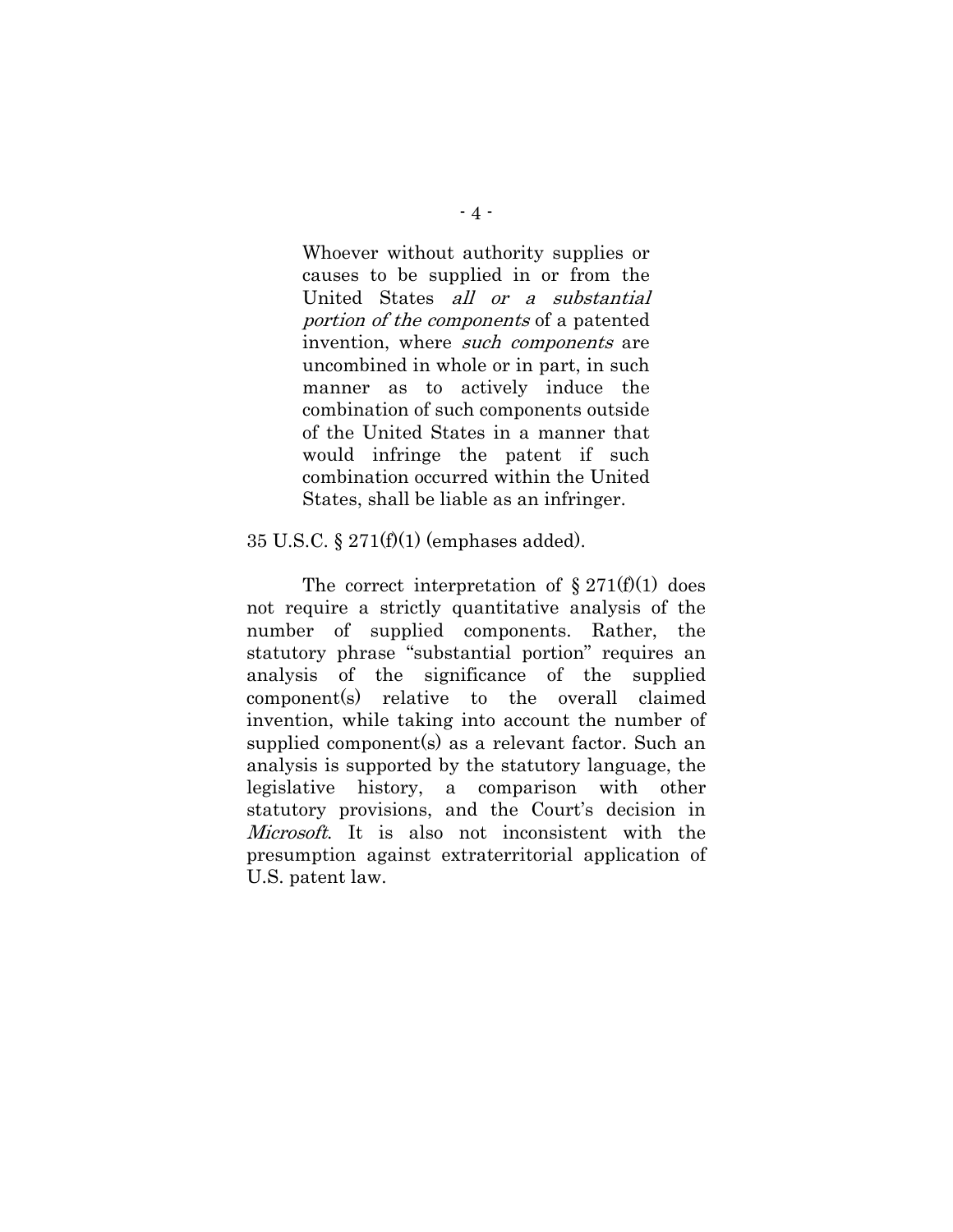<span id="page-10-0"></span>A. Section  $271(f)(1)$  Should Be Interpreted as Requiring a Qualitative Analysis of the Supplied Component(s) Relative to the Claimed Invention, While the Number of Supplied Components May Also Be Considered

## 1. The Plain Language of  $\S 271(f)(1)$ Does Not Mandate that "Portion" Be Read as More Than One Component

<span id="page-10-1"></span>The language of the statute, "substantial portion of the components," does not necessarily mean the term "portion" must be read as multiple components. See Bilski v. Kappos, 561 U.S. 593, 603 (2010) ("In patent law, as in all statutory construction, [u]nless otherwise defined, words will be interpreted as taking their ordinary, contemporary, common meaning." (alteration in original) (internal quotation marks omitted) (quoting Diamond v. Diehr, 450 U.S. 175, 182 (1981))). When  $§ 271(f)(1)$  states "where such components are uncombined," it is referring to the totality of the components from which a "portion" is supplied by an accused infringer—it does not engraft a multiplecomponent requirement onto the "substantial portion" identified in  $\S 271(f)(1)$ .

The definition of "portion"—"a part of a whole"—does not distinguish between one part or multiple parts of the whole. American Heritage College Dictionary 966 (2d ed. 1991). By referring to "a part," the definition evidences that the statutory "portion" may include a single part.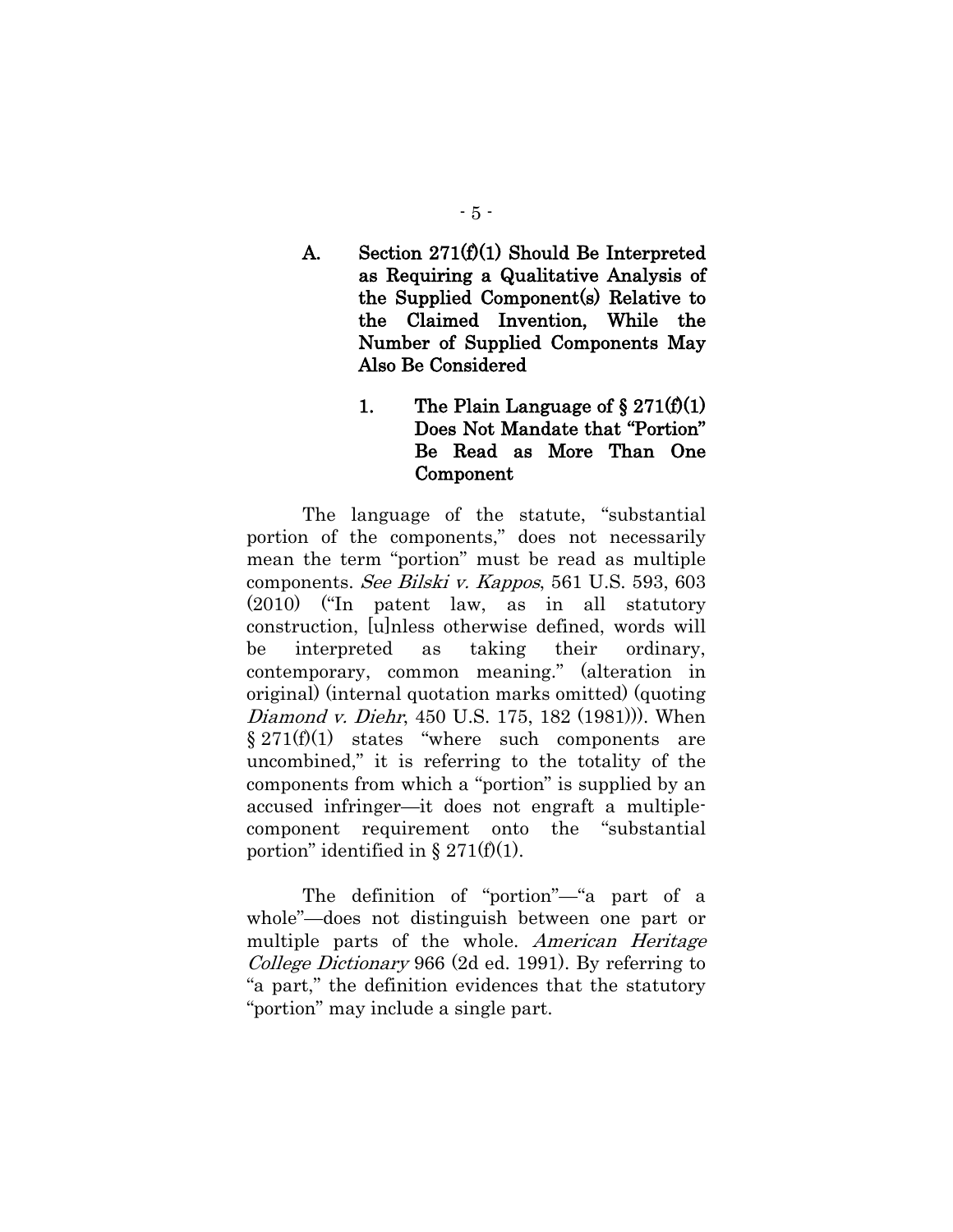By modifying "portion" with "substantial," the statute makes clear that the "portion" must be important, but does not require that the "portion" comprise multiple components of the claimed invention. Instead, the definition of "substantial" supports a qualitative analysis in applying  $§ 271(f)(1)$ . *Id.* at 1213 (defining "substantial" as "[o]f, pertaining to, or having substance; material"). The word "substantial" thus does not impose a minimum numerical threshold on the "portion of the components" recited in  $\S 271(f)(1)$ . See id. Had Congress wished to impose such a numerical threshold, it could have written  $\S 271(f)(1)$  to require "two or more" components or a minimum percentage of the total components. Congress did not do so. See Lopez v. Gonzales, 549 U.S. 47, 61, 65 (2006) ("[W]e must interpret what Congress actually wrote, not what it could have written.").

Nor does the fact that the statute presents "substantial portion of the components" as an alternative to "all components" necessarily require that the alternative consist of multiple components. 35 U.S.C.  $\S 271(f)(1)$ . Instead, the inclusion of the phrase "substantial portion" in the statute demonstrates that  $\S 271(f)(1)$  liability is intended to be broader than the *Deepsouth* "loophole"  $\S 271(f)(1)$ was enacted to close. See, e.g., Microsoft Corp. v. AT&T Corp., 550 U.S. 437, 458 & n.18 (2007).

In addition, engrafting a numerical requirement onto "substantial portion" begs the question: what is the numerical requirement? Is it more than two, as the district court reasoned? See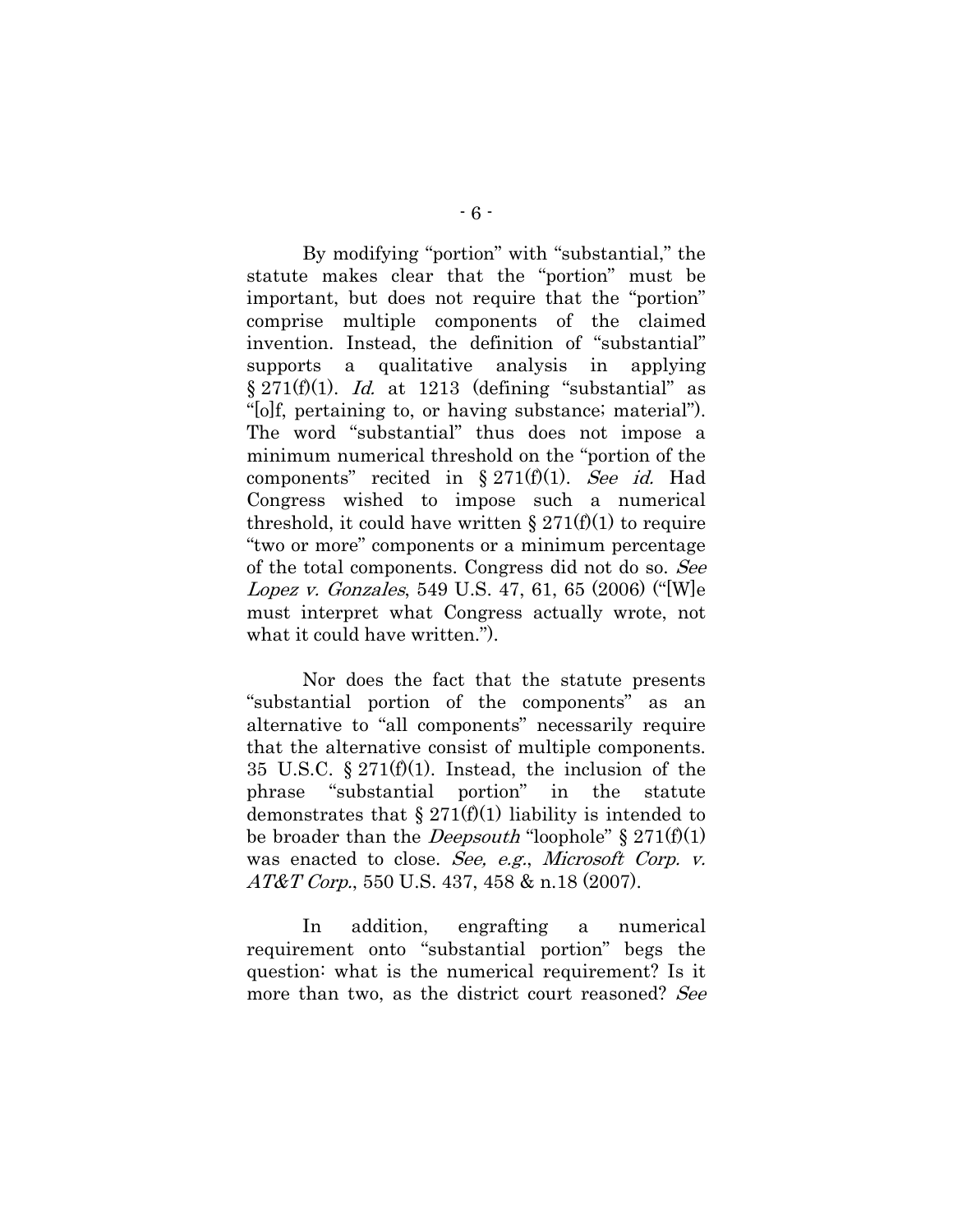slip op. at 22. Or is it a "quantitatively substantial percentage" of the components, as the United States posits? U.S. Br. at 16. Or does it mean "'large' or 'considerable' in quantity," as urged by the Petitioner? Pet. at 23. Interpreting the statute as mandating a numerical minimum but then leaving that minimum unclear does not assist courts or litigants in assessing infringement under  $\S 271(f)(1)$ .

> <span id="page-12-0"></span>2. A Strictly Numerical Interpretation of "Substantial Portion" in 35 U.S.C.  $\S 271(f)(1)$ Would Cause Imprecise "Component" Counting to Drive the Infringement Analysis

A strictly numerical interpretation of the phrase "substantial portion" in  $\S 271(f)(1)$  would result in infringement determinations based on imprecise "component" counting. In Microsoft, the Court noted that a "'[c]omponent' is commonly defined as 'a constituent part,' 'element,' or 'ingredient.'" 550 U.S. at 449 n.11 (citation omitted). Under this definition, engaging in an exercise of "component" counting is at best difficult and at worst fraught with inconsistent results. Such counting of "components" also would improperly exalt the format in which a patent claim is drafted over the significance of the actually supplied component(s). See, e.g., Alice Corp. v. CLS Bank Int'l, 134 S. Ct. 2347, 2360 (2014) (stating that patent eligibility under 35 U.S.C. § 101 should not "depend simply on the draftsman's art" (quoting Mayo Collaborative Servs. v. Prometheus Labs., Inc., 132 S. Ct. 1289, 1294 (2012))).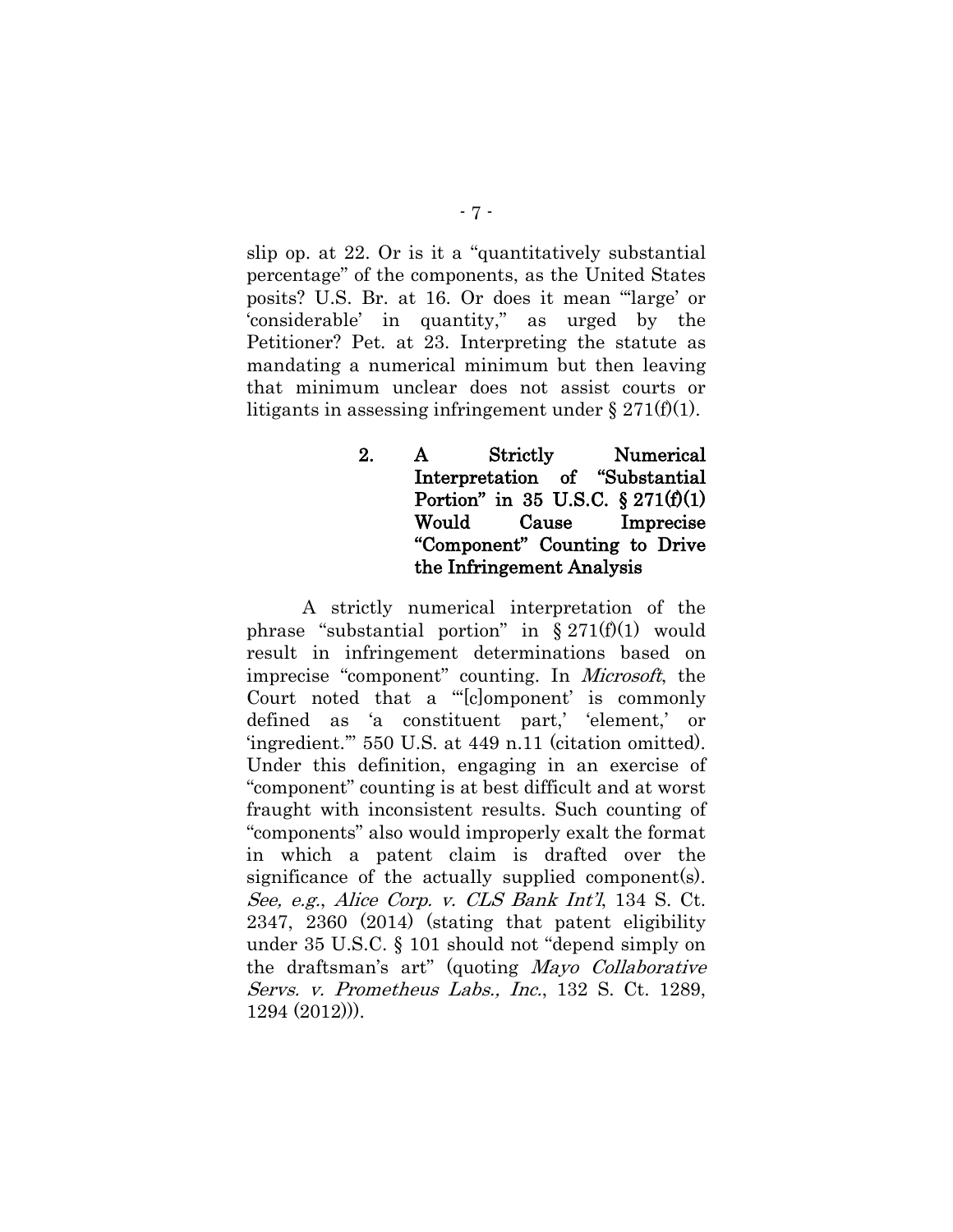Problems associated with counting components to determine infringement are demonstrated by a hypothetical patent claim similar to the claims at issue in Deepsouth. Consider the following three-element claim:

1. A machine comprising:

(a) an inclined trough;

(b) a blade inclined along a path down the trough; and

(c) an attachment mechanism containing upper, middle, and lower fasteners for attaching the blade to the trough.

See, e.g., Deepsouth Packing Co. v. Laitram Corp., 406 U.S. 518, 520 (1972) (describing a claimed machine for deveining shrimp, which "exposed the veins of shrimp by using water pressure and gravity to force the shrimp down an inclined [trough]. . . .").

If a party supplied from the United States a trough and a blade (i.e., elements (a) and (b)), a numerical standard for infringement under  $\S 271(f)(1)$  would likely generate inconsistent results. Assuming a numerical standard means supplying more than 50% of the "components" of a patented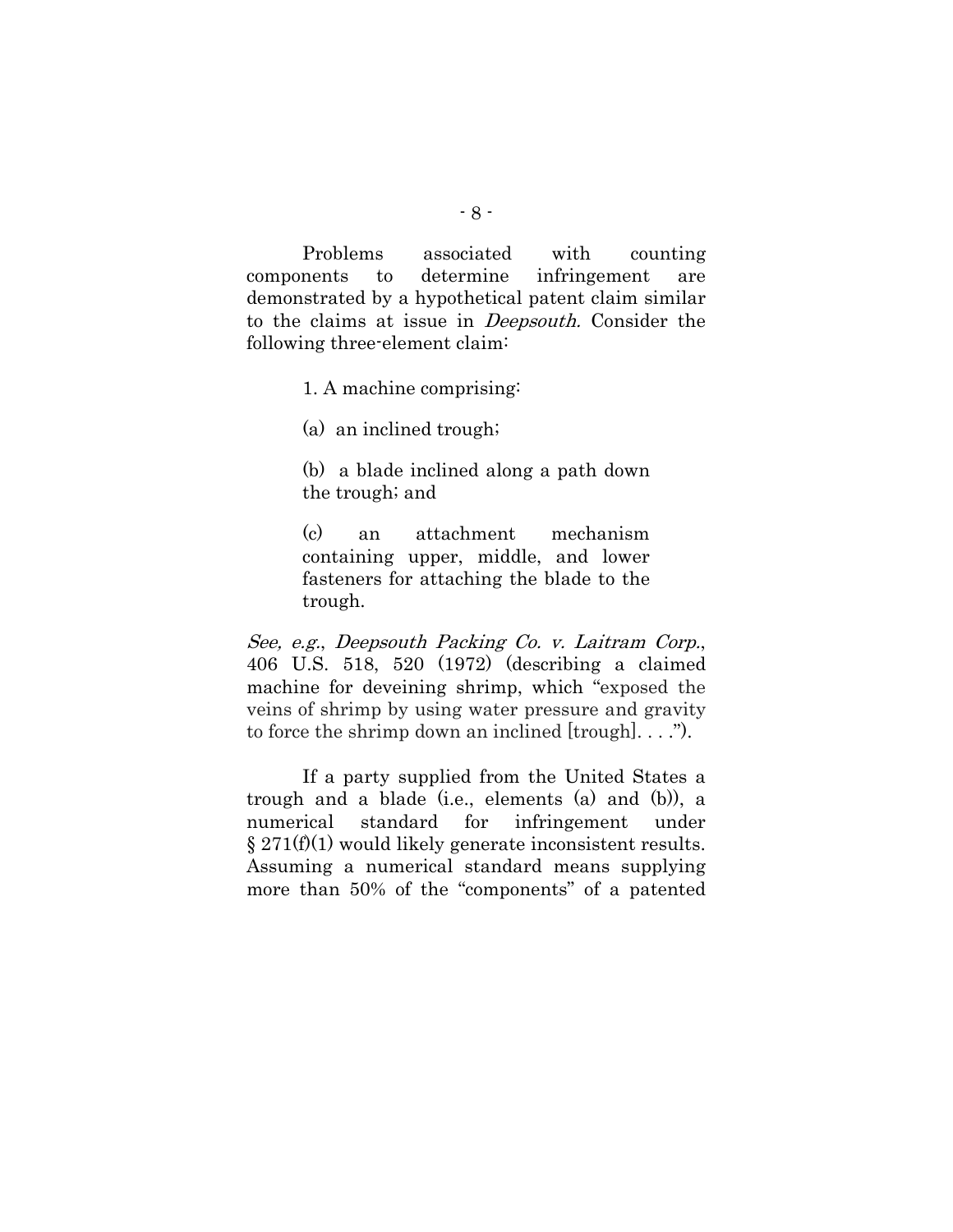invention,[2](#page-14-0) the supplier may infringe by supplying two out of the three claim elements, assuming that a claim element is considered a "component" under  $§ 271(f)(1)$ . But if the drafter of claim 1 had written element (c) as three separate elements instead of one (e.g., (c1) upper fastener, (c2) middle fastener, and (c3) lower fastener), then there may be no infringement because the party supplied fewer than a majority of the components—only two of five. Under either scenario, the result is unclear and arbitrary, depending on how the "components" are counted.

The risks of a purely numerical analysis are not mitigated by a standard that simply asks whether a party has supplied more than one "component" of the patented invention instead of a majority of them. Assume, for example, that a party supplied only two of the fasteners in element (c) of claim 1, i.e., the upper and middle fasteners. In this scenario, it is unclear whether the party has supplied two components, elements  $(c1)$  and  $(c2)$ , or whether the party has supplied just one component, part of element (c). The answer could be both, or it could be neither. Because element (c) recites three fasteners and the party has only supplied two of them, a court might find that the party supplied zero "components" if a component is considered an entire claim element. Or a court could find that the party supplied one component by supplying part of

l

<span id="page-14-0"></span><sup>2</sup> The United States argues that "a substantial portion of the components" means "a quantitatively substantial percentage of those components." U.S. Br. at 16.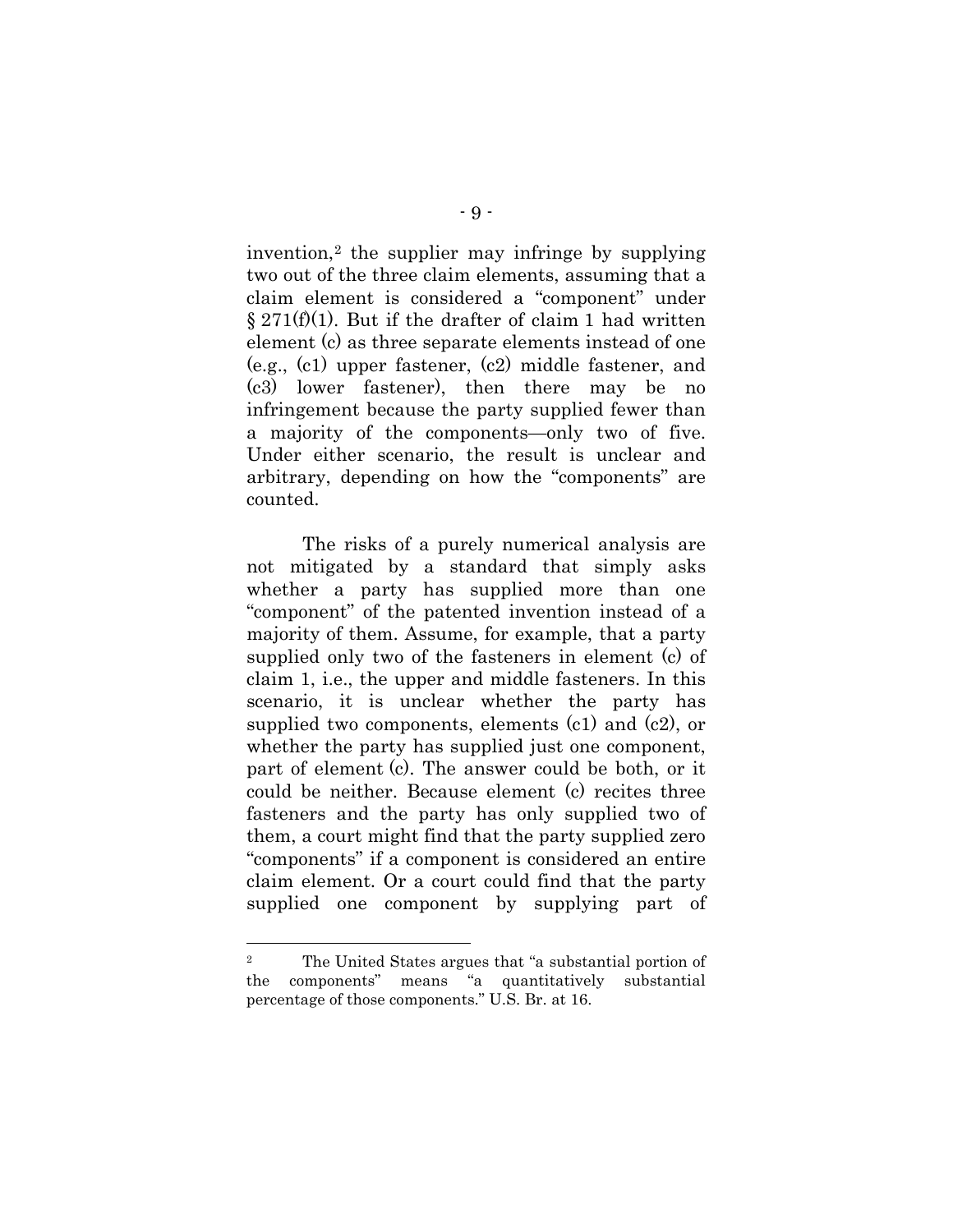element (c). Or a court could find, consistent with the broad definition of "component" provided in Microsoft, that the party supplied two "components" by supplying two different "parts" of the claimed machine.

Considering a "[c]omponent" to be a "part," "element" or "ingredient," as the Court did in Microsoft, would therefore lead to imprecise and inconsistent results if component counting drives the  $\S 271(f)(1)$  infringement inquiry. See Microsoft, 550 U.S. at 449 n.11 (citation omitted). A single claim element, such as any of elements (a) through (c) in claim 1 above, might be interpreted as a single "component" under the statute. But the single claim element (c) could also be counted as multiple "components." Conversely, multiple claim elements, e.g., fasteners  $(c1)-(c3)$ , could be counted as a single "component." Such counting, meanwhile, fails to account in any way for the importance of any "component" relative to the claimed invention as a whole.

Consistent with the admonition in Alice that patentability should not depend on the draftsman's art, 134 S. Ct. at 2360, infringement liability should not turn on whether supplied "components" are presented as multiple claim elements, as a single claim element, or as a part of a claim element. The choice of claim format should make no difference to the substantiality of a supplied component relative to the underlying invention for purposes of an analysis under  $\S 271(f)(1)$ . Doing so would truly exalt form over substance. Component counting should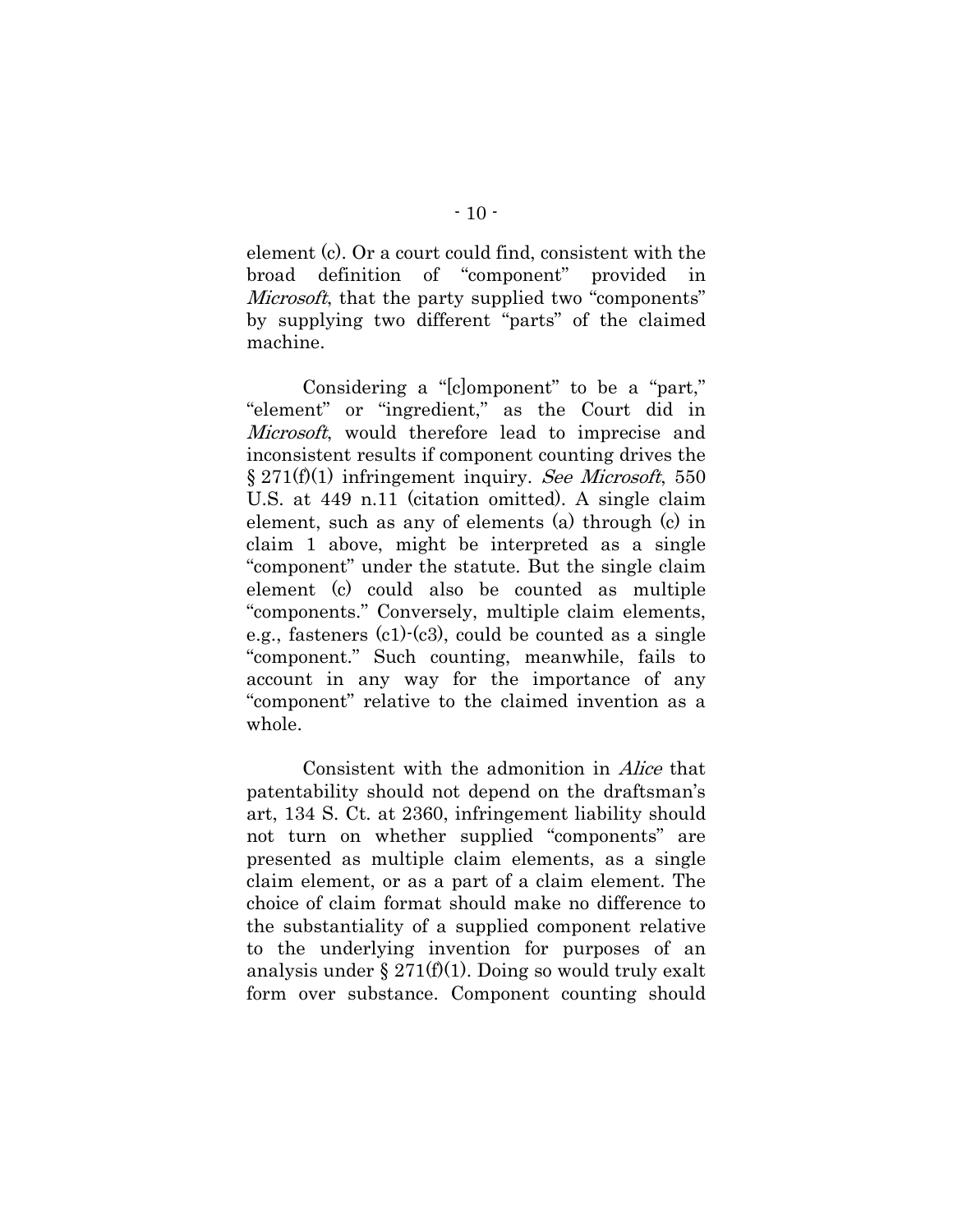<span id="page-16-0"></span>therefore not be determinative in an infringement analysis under  $\S 271(f)(1)$ .

### 3. Comparing the Sub-Sections of § 271(f) Does Not Mandate that "Substantial Portion" Be Read as More Than One Component

In assessing the meaning of "substantial portion of the components," both the district court and the Federal Circuit compared  $\S 271(f)(1)$ , reciting a "substantial portion of the components," with  $\S 271(f)(2)$ , reciting "any component." See slip op. at 28-29; 2012 U.S. Dist. LEXIS 190681, at \*16- 18. So did Petitioners, Respondent, and the United States. Pet. at 23-25; Resp't Br. at 5-6; U.S. Br. at 17-18.

That comparison does not mandate that the term "substantial portion" be read to require more than one component. Sections  $271(f)(1)$  and  $(f)(2)$  do not address alternative forms of infringement, one in which multiple components are supplied and another in which a single component is supplied. Instead,  $\S 271(f)(1)$  assigns liability for a type of induced infringement while  $\S 271(f)(2)$  assigns liability for a type of contributory infringement. It is within this context that the statutory scheme of  $\S 271(f)$  must be considered.

For example, by reciting "any component,"  $§ 271(f)(2)$  imposes infringement liability for supplying potentially less than a "substantial portion of the components of a patented invention." But in doing so, the statute includes additional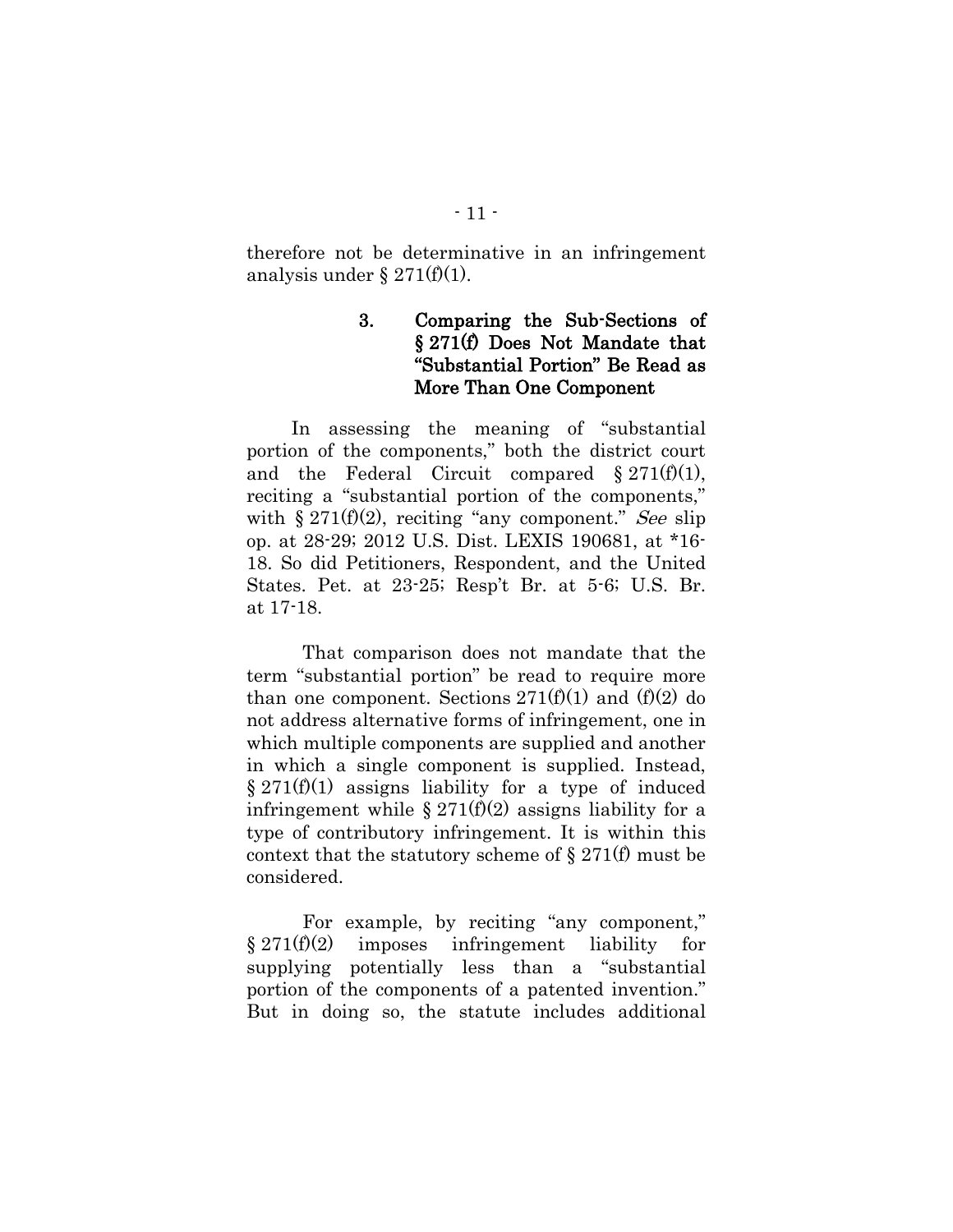requirements elevating the qualitative standard. First, the "any component" cannot be a staple article or commodity of commerce suitable for substantial non-infringing use. Second, the component must be especially made or especially adapted for use in the invention. The statute further requires the supplier to act with knowledge and intent. Compare 35 U.S.C. § 271(f)(2), with 35 U.S.C. § 271(c).

By contrast,  $\S 271(f)(1)$  imposes infringement liability for supplying a "substantial portion" of components without any "commodity" or "especially adapted" restrictions. And  $\S 271(f)(1)$  mandates that the supplier engage in active inducement, rather than merely supplying component(s) with subjective knowledge and intent, as required in  $\S 271(f)(2)$ . Compare 35 U.S.C.  $\S 271(f)(1)$ , with 35 U.S.C.  $§ 271(b).$ 

<span id="page-17-0"></span>The legislative history confirms that  $\S 271(f)(1)$  was enacted to impose liability for a type of induced infringement, mirroring § 271(b). Section  $271(f)(2)$ , meanwhile, was enacted to impose liability for a type of contributory infringement, mirroring § 271(c). 130 Cong. Rec. H10,522, H10,525-26 (daily ed. Oct. 1, 1984) (statement of Rep. Kastenmeier) (stating that the language of  $§ 271(f)(1)$  was "drawn from existing subsection 271(b) of the patent law, which provides that whoever actively induces patent infringement is liable as an infringer," while the language of  $\S 271(f)(2)$  came "from existing section 271(c) of the patent law, which governs contributory infringement").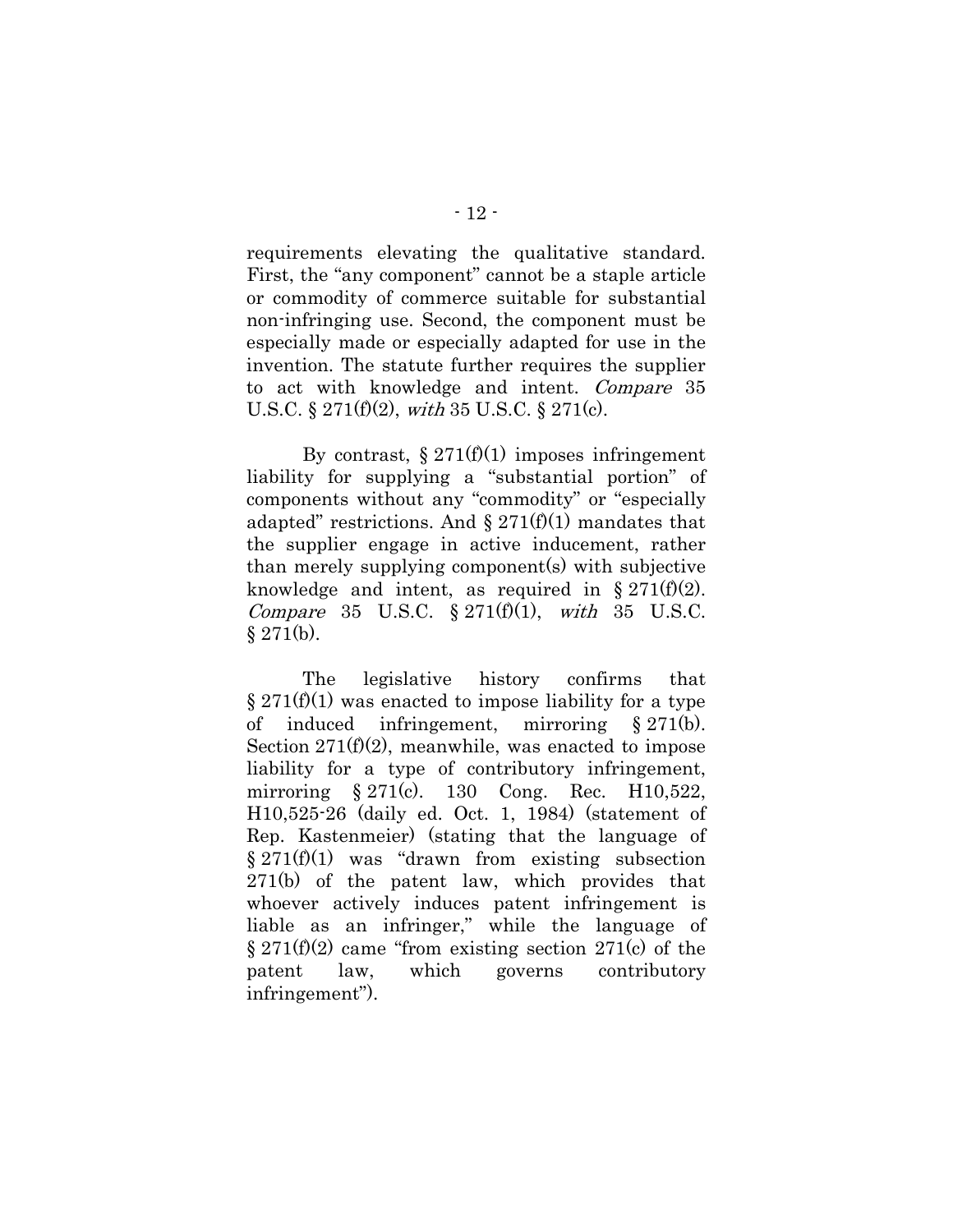This drafting relationship between  $\S 271(f)(1)$ and § 271(b) indicates that the supply of just one component may, in some circumstances, give rise to infringement liability under  $\S 271(f)(1)$ . For product claims, for example, § 271(b) infringement may occur where a party induces another to merely "install[] the final part and thereby complete[] the claimed invention . . . ." Akamai Techs., Inc. v. Limelight Networks, Inc., 692 F.3d 1301, 1305-06 (Fed. Cir. 2012) (en banc) (emphasis added), rev'd on other *grounds*, 134 S. Ct. 2111 (2014). The absence of a minimum, numerical "component" threshold in  $§ 271(f)(1)$  is thus supported by analogy to its counterpart statute, § 271(b), where induced infringement liability of product claims may occur based on the addition of a single "part."

Further, the legislative history of § 271(f) imparts no talismanic significance to the number of supplied components. See generally 130 Cong. Rec. at H10,525-26. Considering the differences in purpose of its two sub-sections, the overall statutory scheme of  $\S 271(f)$  thus does not draw any rigid, quantitative lines. The legislative history, however, does identify the "commodity" status of a component as a relevant factor for courts to consider as part of an infringement analysis:

> Under paragraph  $(f)(1)$  the components may be staple articles or commodities of commerce which are also suitable for substantial non-infringing use, but under paragraph  $(f)(2)$  the components must be especially made or adapted for use in the invention.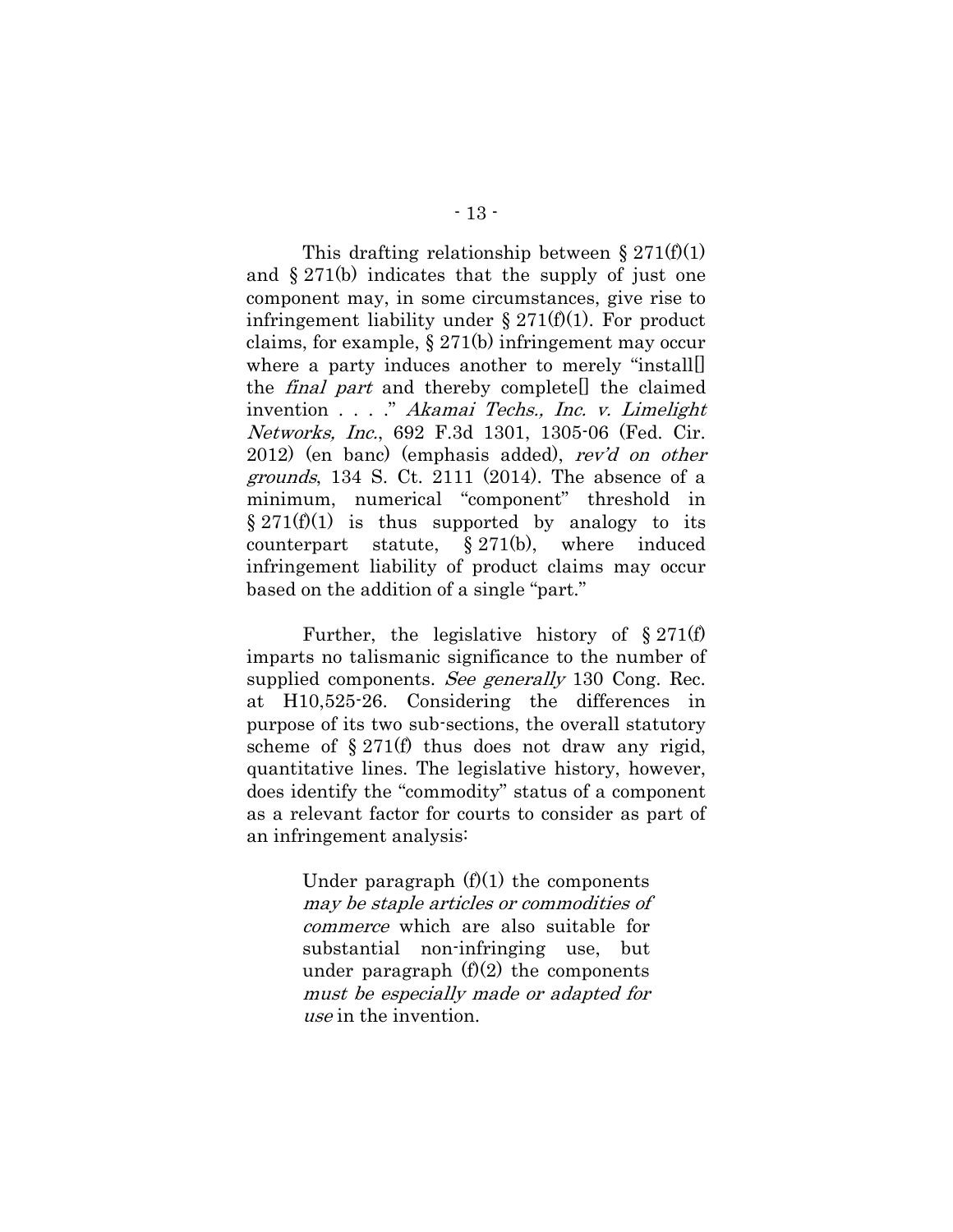Id. at H10,526 (emphases added).

Finally, the use of the plural language "such components" in  $\S 271(f)(1)$  and the singular language "any component" in  $\S 271(f)(2)$  does not suggest, much less require, a different result. The Dictionary Act, in its first two interpretive principles, states that "words importing the singular include and apply to several persons, parties, or things," and that "words importing the plural include the singular," unless the context indicates otherwise. 1 U.S.C. § 1. Here, the context does not suggest otherwise, since the sub-sections of  $\S 271(f)$  are directed to different types of infringement, i.e., induced and contributory. Absent a clear mandate for the supply of at least two components, the Dictionary Act supports an interpretation of "a substantial portion of the components" as encompassing a "portion" that consists of only a single component. See Bruce v. Samuels, 136 S. Ct. 627, 632 n.4 (2016) (citing the Dictionary Act, 1 U.S.C. § 1, in support of its conclusion that the use of the plural "fees" in a statute did not affect its opinion that the statute as a whole was directed to a singular, per-case approach to filing-fee payments under 28 U.S.C. § 1915(b)(2)).

### 4. The Court's Decision in *Microsoft* Does Not Support an Exclusively Numerical Infringement Analysis

<span id="page-19-0"></span>This Court's decision in *Microsoft*, which offered a footnote discussion of  $\S 271(f)(1)$  and  $(f)(2)$ , does not mandate that  $\S 271(f)(1)$  be interpreted as requiring an exclusively numerical analysis. See 550 U.S. at 454 n.16. Although the footnote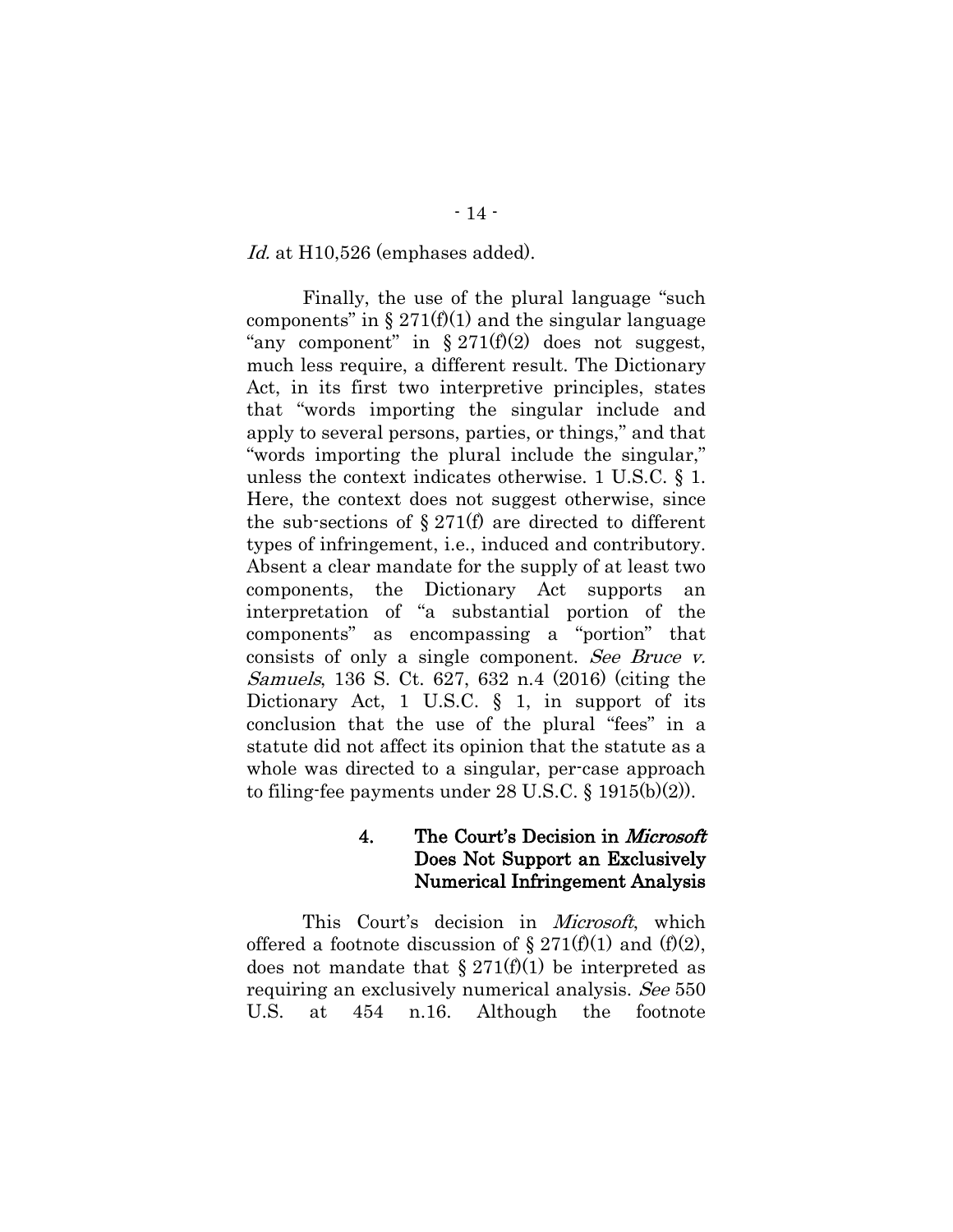acknowledges a difference in the quantity that must be supplied under each provision, it also acknowledges that  $\S$  271(f)(1) may apply to the supply of a single component:

> Our analysis, while focusing on  $§ 271(f)(1)$ , is equally applicable to  $§ 271(f)(2)$ . While the two paragraphs differ, among other things, on the quantity of components that must be "supplie[d] . . . from the United States" for liability to attach, that distinction does not affect our analysis. Paragraph  $(2)$ , *like (1)*, covers only a "component" amenable to "combination." Paragraph  $(2)$ , *like*  $(1)$ , encompasses only the "suppl $[y]$ ... from the United States" of "such [a] component" as will itself "be combined outside of the United States."

Id. (alterations in original) (emphases added) (citations omitted).

The Court also addressed  $\S 271(f)(1)$  and  $(f)(2)$ in a consistent manner in a later footnote, where it concluded that both paragraphs provide for broader infringement liability than necessary to close the Deepsouth loophole. Again, the Court did not express any numerical requirement for infringement under  $§ 271(f)(1):$ 

> While Deepsouth exported kits containing all the parts of its deveining machines,  $\S 271(f)(1)$  applies to the supply abroad of "all or a substantial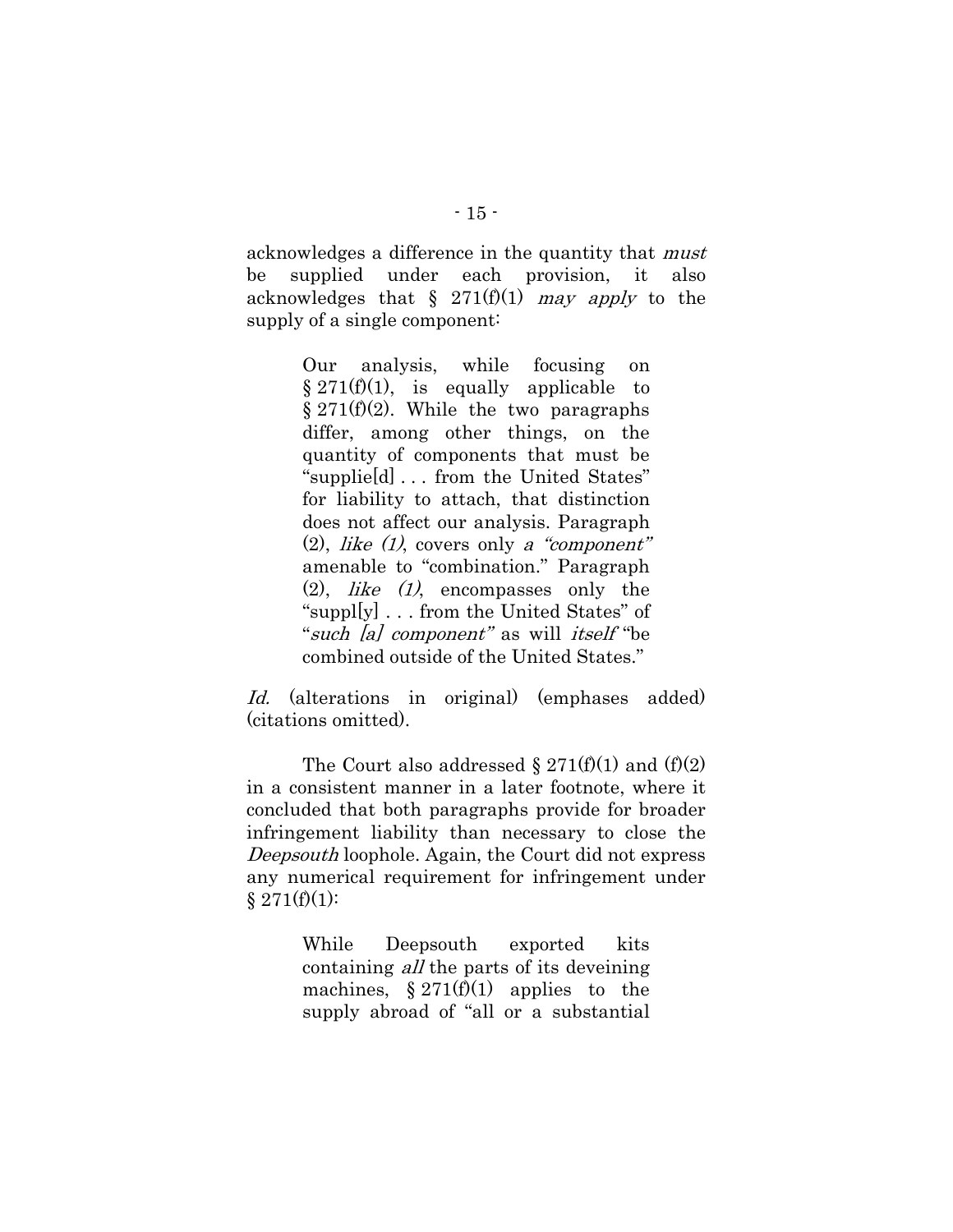portion of" a patented invention's components. And  $\S 271(f)(2)$  applies to the export of even a single component if it is "especially made or especially adapted for use in the invention and not a staple article of commodity of commerce suitable for substantial noninfringing use."

#### Id. at 458 n.18.

These footnote discussions admittedly are dicta because the Court's analysis was not focused on the significance of how many components were supplied. They however support construing  $§ 271(f)(1)$  as potentially imposing infringement liability for the supply of a single "component" of a patented invention, so long as that component is a "substantial portion of the components of [the] patented invention," and the supplier has also "actively induce[d] the combination of such components outside of the United States in a manner that would infringe the patent if such combination occurred within the United States." 35 U.S.C. § 271(f)(1).

> <span id="page-21-0"></span>B. Whether a Party Has Supplied a "Substantial Portion of the Components of a Patented Invention" Should Involve Consideration of the Significance of the Supplied Component(s) Based on Claim Construction Principles

It is a truism that a patent claim is interpreted in view of the specification of which it is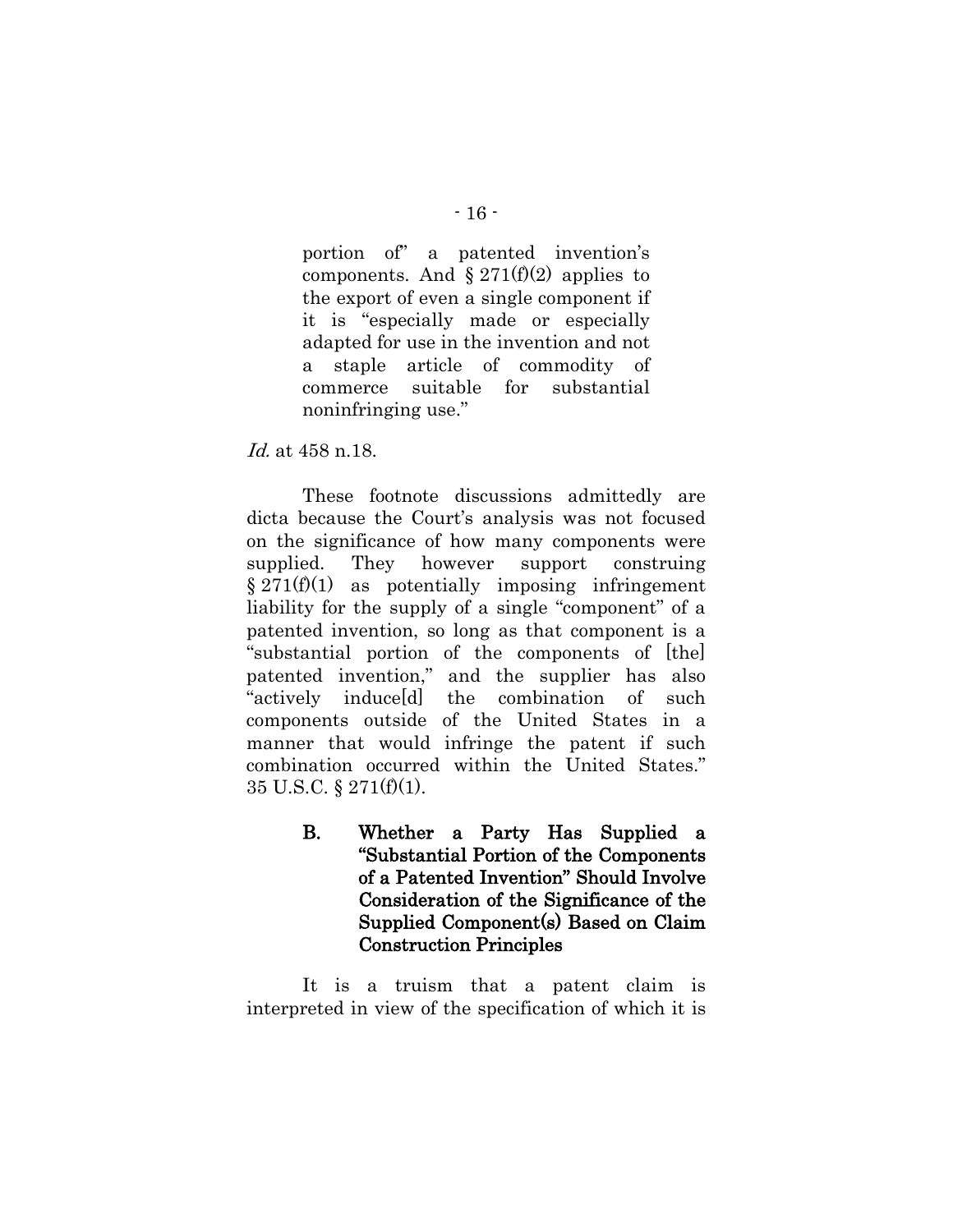a part. See, e.g., United States v. Adams, 383 U.S. 39, 48-49 (1966) ("[I]t is fundamental that claims are to be construed in the light of the specifications and both are to be read with a view to ascertaining the invention." (citations omitted)). This principle should guide the analysis of whether an accused infringer has supplied a "substantial portion of the components of a patented invention" under  $§ 271(f)(1).$ 

An analysis rooted in interpreting claims in view of their supporting disclosure will demonstrate that not all components of a patented invention are created equal. The text of  $\S 271(f)$  embodies this principle by, for example, exempting the supply of "commodity" components from infringement under  $§ 271(f)(2)$ , while potentially encompassing such conduct as infringing under  $\S 271(f)(1)$  by omitting that restriction. See 130 Cong. Rec. at H10,526.

An analysis of the claimed invention in view of the patent specification provides the best overall guide to whether a particular component rises to the qualitative standard of being a "substantial portion of the components of a patented invention." 35 U.S.C. § 271 $(f)(1)$ ; see Bates v. Coe, 98 U.S. 31, 38 (1878) ("[I]t is proper in all cases to refer back to the descriptive portions of the specification to aid in solving the doubt or in ascertaining the true intent and meaning of the language employed in the claims  $\dots$ "); Phillips v. AWH Corp., 415 F.3d 1303, 1315 (Fed. Cir. 2005) (en banc) ("[C]laims 'must be read in view of the specification, of which they are a part.' . . . [T]he specification 'is always highly relevant to the claim construction analysis. Usually,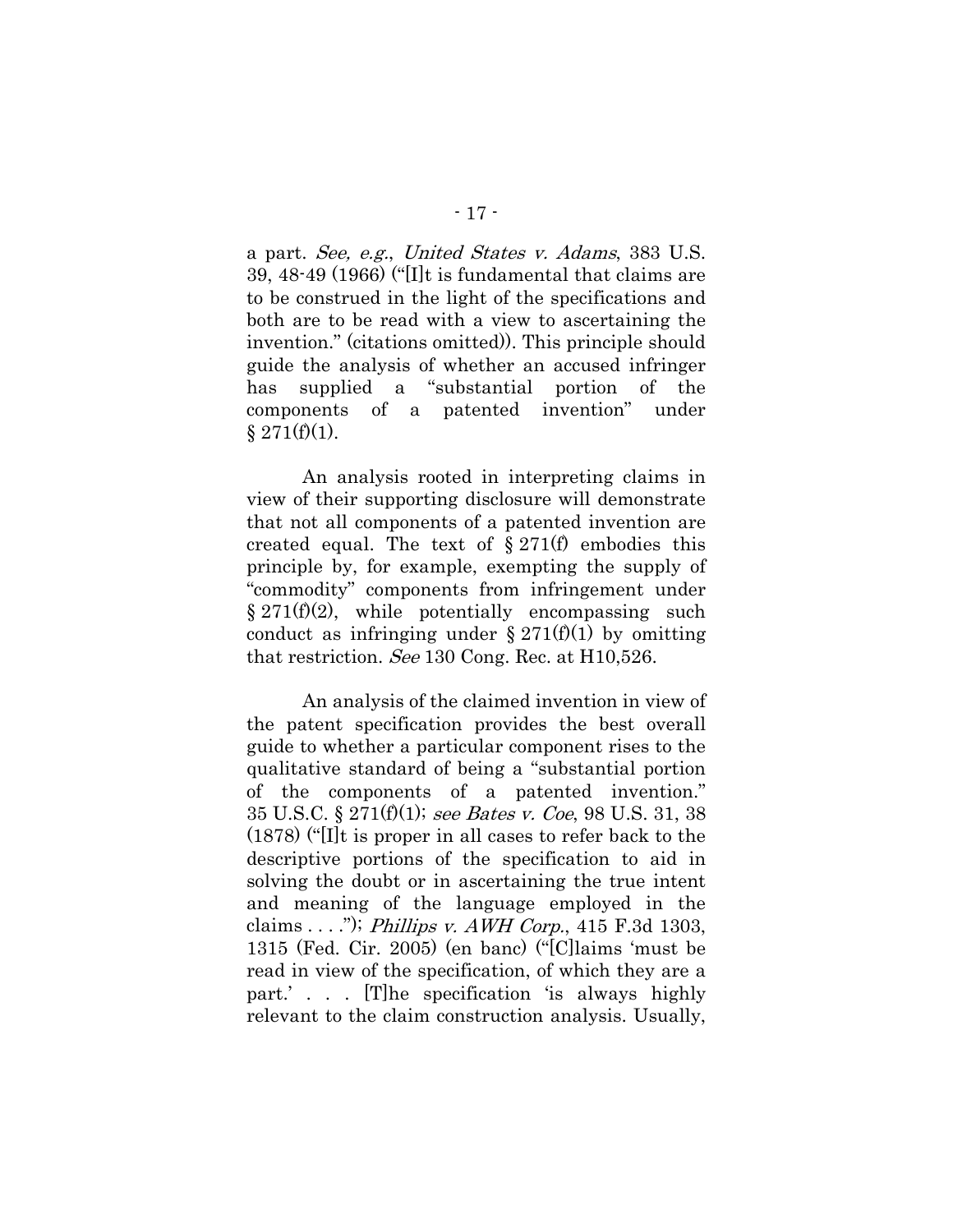it is dispositive; it is the single best guide to the meaning of a disputed term.'" (citations omitted)).

The patent specification will often identify the "components" of a patented invention that represent the essential features of the invention, and that are therefore of significance and more likely to be a "substantial portion of the . . . patented invention" under § 271 $(f)(1)$ . Likewise, the patent specification will often identify "standard components" that may be used to complete the invention, but which, supplied alone, are much less likely to be a "substantial portion" of the components of a patented invention. See, e.g., Quanta Comput., Inc. v. LG Elecs., Inc., 553 U.S. 617, 634 (2008) ("The Intel Products embody the essential features of the LGE Patents because they carry out all the inventive processes when combined, according to their design, with *standard components*." (emphases added)).

<span id="page-23-0"></span>This Court's decision in Quanta provides useful guidance for evaluating the relative importance of components of a patented invention for a § 271(f)(1) analysis. Compare id. at 621 ("In this case, we decide whether patent exhaustion applies to the sale of components of a patented system that must be combined with additional components in order to practice the patented methods." (emphases added)), with 35 U.S.C.  $\S$  271(f)(1). Although the issue in Quanta was whether downstream sales exhausted rights in method claims, the analysis involved identifying essential features of the claimed inventions as embodied in the articles sold.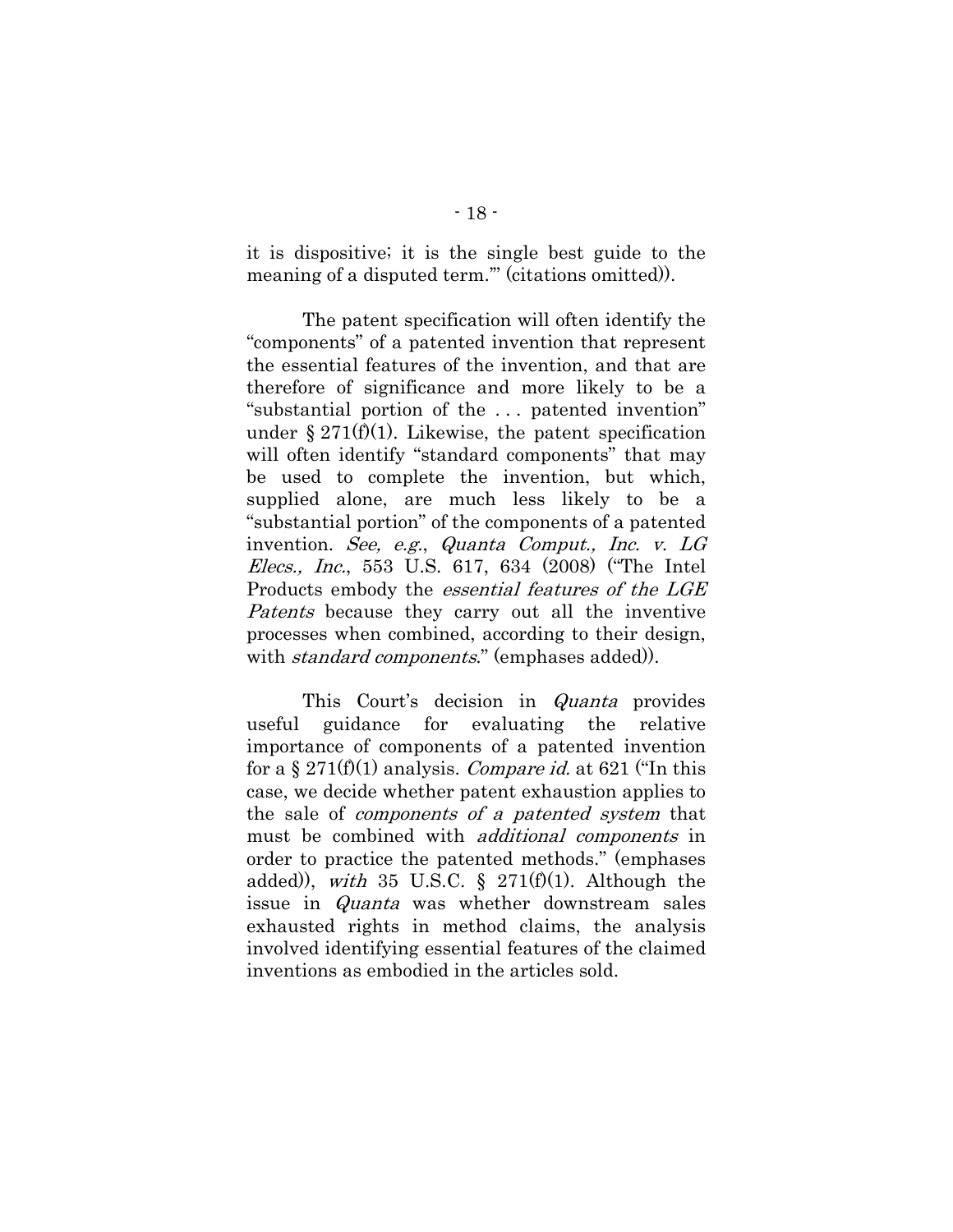In Quanta, the Court evaluated a claimed invention that included the components of an inventive microprocessor or chipset (the "Intel Products") as well as a conventional memory and a conventional data bus. Quanta, 553 U.S. at 623, 633-34. Upon reviewing the asserted patents, the Court concluded that the Intel Products constituted the "essential features" of those patents. Id. at 633-35. The Intel Products "substantially embodied" the patents because "the inventive part of the patent is not the fact that memory and buses are combined with a microprocessor or chipset; rather, it is included in the design of the Intel Products themselves and the way these products access the memory or bus." *Id.* ("Everything inventive about each patent is embodied in the Intel Products."). Thus, the Court held that Quanta's purchase of the Intel microprocessors exhausted the patent rights that LG had licensed from Intel, even though Quanta needed to combine the Intel microprocessors with other conventional components to complete the claimed invention. Id. at 624-25, 633-35.

This guidance on when particular component(s) "substantially embody" a claimed invention is instructive for determining when a component is a "substantial portion" of the components of a claimed invention under  $\S 271(f)(1)$ .

Consider, for example, a hypothetical claim with three components: (1) an innovative microprocessor, (2) a conventional memory, and (3) a conventional data bus. Under a strictly numerical interpretation of "substantial portion" in  $\S 271(f)(1)$ that requires the supply of multiple components, one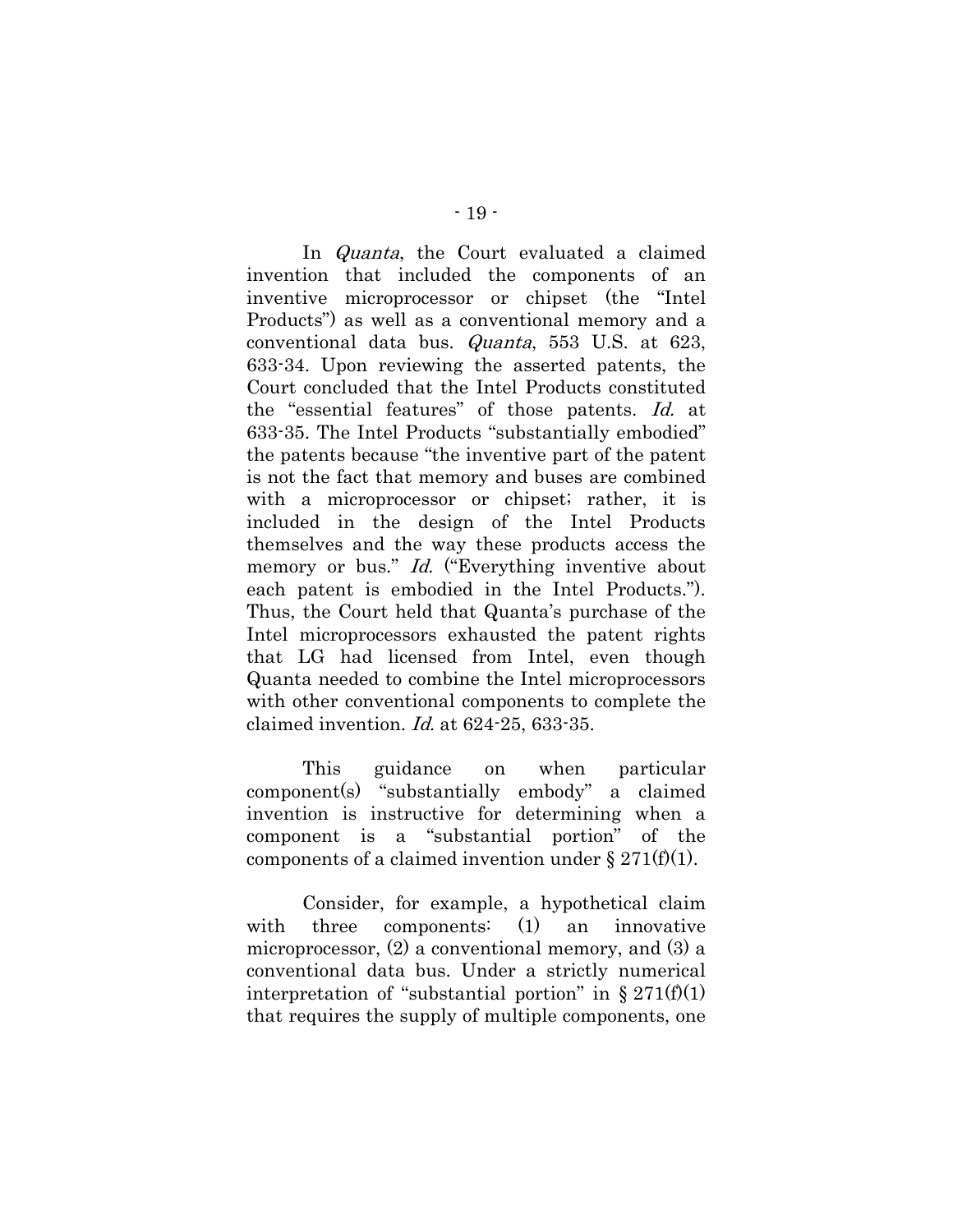who supplies only the innovative microprocessor would never infringe. Such a result would create a stark inconsistency with this Court's holding in Quanta. Id. at 637 (concluding that "making" the Intel Products was, for exhaustion purposes, "no different from making the patented article itself").

Courts should also look to the specification as the best guide for providing context for the relative significance of the supplied component(s). For example, supplied component(s) may be important because they embody the "essential features" of the invention, or they may be important merely in the sense that the patented invention might not "work" without them. The specification will often distinguish between these degrees of significance. In Quanta, for example, the patented invention likely would not have functioned without the conventional data bus. Id. at 635. But this does not mean that the bus is necessarily a "substantial portion" of the claimed invention and does not elevate the bus to equal standing with the Intel Products, which, by themselves, embodied "[e]verything inventive" about the patented invention. Id. at 633-35 ("Naturally, the Intel Products cannot carry out [their] functions unless they are attached to memory and buses, but those additions are standard components in the system, providing the material that enables the [Intel Products] to function.").

Consistent with the guiding principle that claims are interpreted in view of the specification of which they are a part and the Court's analysis in *Quanta*, the Court should hold that  $\S 271(f)(1)$ requires consideration of the importance of the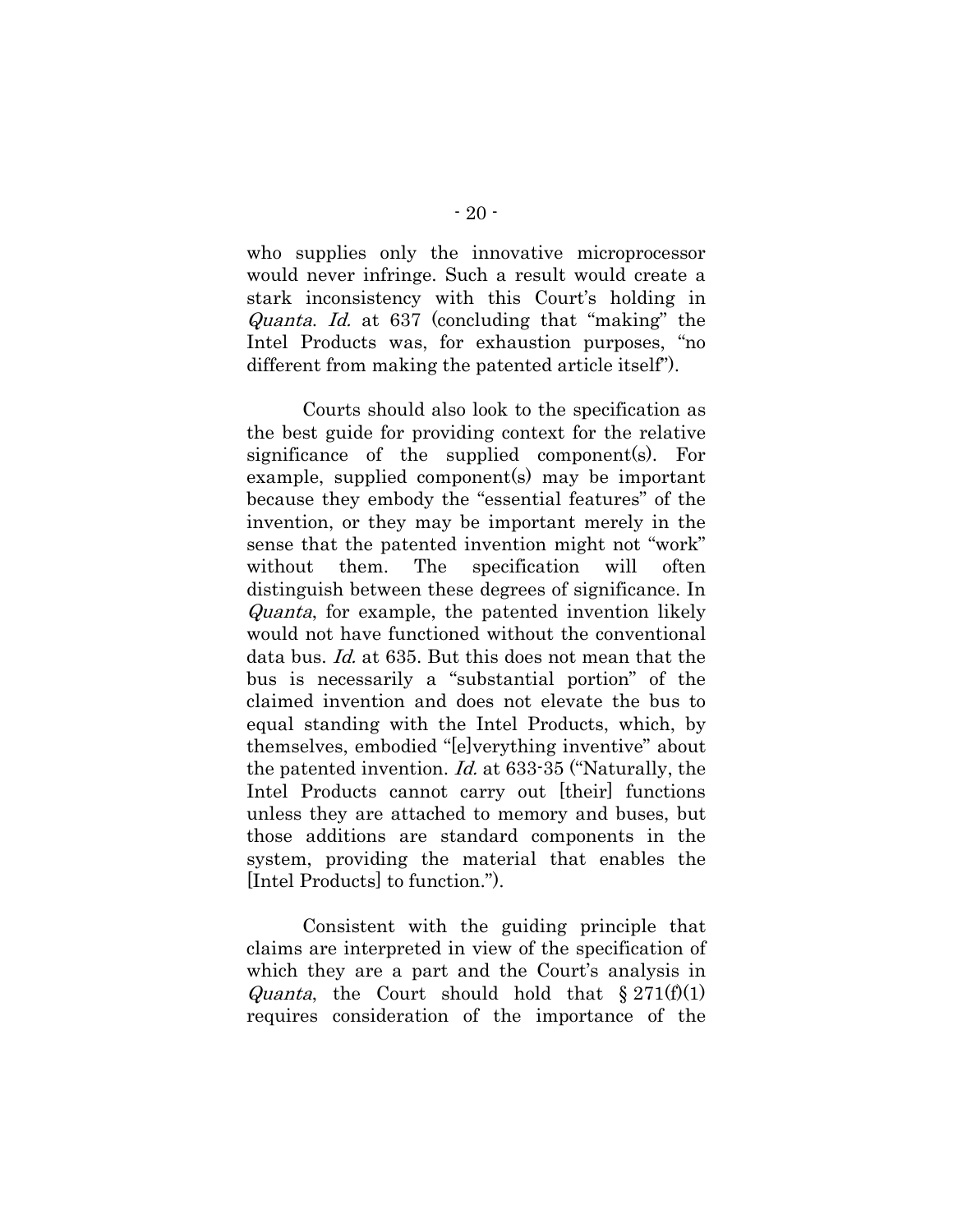supplied component(s) relative to the applicant's disclosure in his specification. Such an analysis will provide accurate insight into whether the supplied component(s) rise to the level of a "substantial portion of the components of a patented invention." 35 U.S.C. § 271(f)(1). As part of that analysis, courts can also consider the number of supplied components, but that number should not be a gating or determinative factor. Were the Court to hold otherwise and adopt a rigid numerical test, a party could avoid  $\S 271(f)(1)$  infringement despite supplying an inventive component that is effectively "no different from [supplying] the patented article itself." Quanta, 553 U.S. at 637; see also Halo Elecs., Inc. v. Pulse Elecs., Inc., 136 S. Ct. 1923, 1933 (2016) (rejecting a rigid test that would permit "someone who plunders a patent" to escape comeuppance).

> <span id="page-26-0"></span>C. A Bright-Line Test for Infringement Under 35 U.S.C.  $\S 271(f)(1)$  Based on the Number of Supplied Components Is Inconsistent with the Court's Recent Precedent

Over the past decade, this Court has consistently guided judicial interpretation of the U.S. patent laws away from rigid, talismanic tests that conflict with flexible statutory language. This case presents another version of the same issue, asking the Court to consider whether supplying "a single, commodity component of a multi-component invention from the United States is an infringing act under 35 U.S.C. §  $271(f)(1)$ ." See Pet. at i.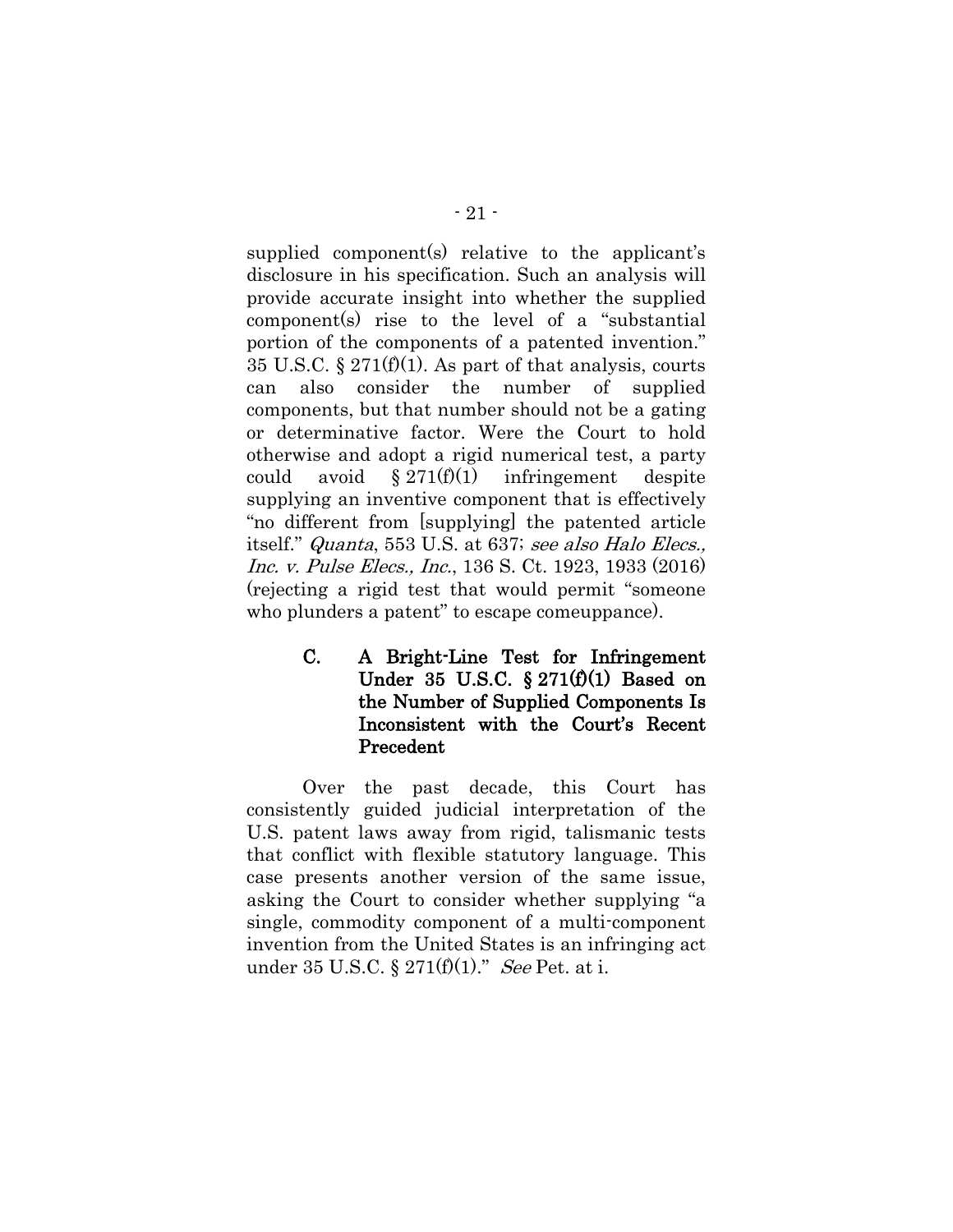In KSR International Co. v. Teleflex Inc., for example, this Court criticized the "rigid and mandatory formula[]" of the Federal Circuit's teaching, suggestion, or motivation test for obviousness. 550 U.S. 398, 415 (2007). In rejecting the Federal Circuit's application of its obviousness test, this Court reiterated the proper "expansive and flexible" approach to obviousness permitted by the statute, 35 U.S.C. § 103. Id.

Likewise, this Court rejected as "unduly rigid" the Federal Circuit's standard for awarding attorney's fees in exceptional cases under 35 U.S.C. § 285. Octane Fitness, LLC v. ICON Health & Fitness, Inc., 134 S. Ct. 1749, 1755-56 (2014). The framework imposed by the Federal Circuit conflicted with the flexible statutory language of § 285, which provides district courts with leeway to exercise their equitable discretion when determining whether cases rise to the level of "exceptional." Id.

<span id="page-27-1"></span><span id="page-27-0"></span>And just this year, relying on *Octane Fitness*, the Court rejected as "unduly rigid" the Federal Circuit's test for enhanced damages under 35 U.S.C. § 284. Halo, 136 S. Ct. at 1932. The Court criticized the imposition of a showing of objective recklessness for enhanced damages because it "[made] dispositive the ability of [an] infringer to muster a reasonable (even though unsuccessful) defense . . . , even if he did not act on the basis of the defense or was even aware of it." Id. at 1933 (disapproving of a standard under which "someone who plunders a patent infringing it without any reason to suppose his conduct is arguably defensible—can nevertheless escape any comeuppance under § 284 solely on the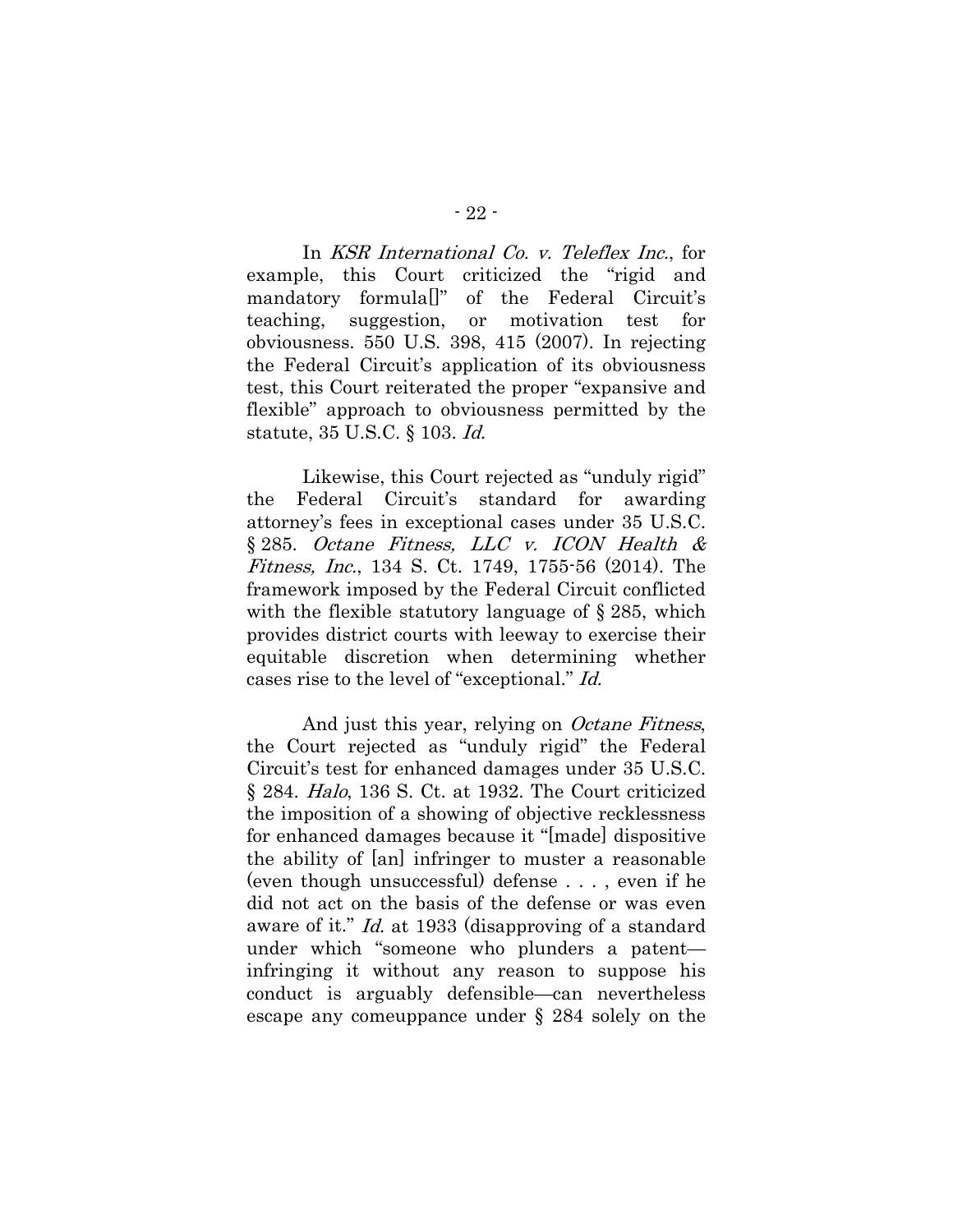strength of his attorney's ingenuity"). The Court thus confirmed the statute's grant of discretion to district courts to award enhanced damages, unburdened by the mechanistic, rigid test previously employed.

Consistent with these recent admonitions to avoid bright-line rules, the Court should decline to impose a strictly numerical standard for infringement under §  $271(f)(1)$ . Such a test would improperly impose an "inflexible framework onto statutory text that is inherently flexible." Octane Fitness, 134 S. Ct. at 1756. As it did with respect to the obviousness, attorney's fees and enhanced damages statutes, this Court should require a flexible analysis for determining whether an accused infringer's actions meet the standards of  $\S 271(f)(1)$ , i.e., whether an accused infringer has supplied a "substantial portion" of the claimed invention's components and actively induced a combination that would infringe if it occurred in the United States.

## <span id="page-28-0"></span>D. A Qualitative Analysis under  $\S 271(f)(1)$ Is Consistent with the Presumption that U.S. Law Has No Extraterritorial Application

Any concern that the Federal Circuit's interpretation of  $\S 271(f)(1)$  runs afoul of the presumption against the extraterritorial application of U.S. law is unfounded.

It is undisputed that patent laws may not directly regulate acts beyond the territorial limits of the United States. This proposition was applied in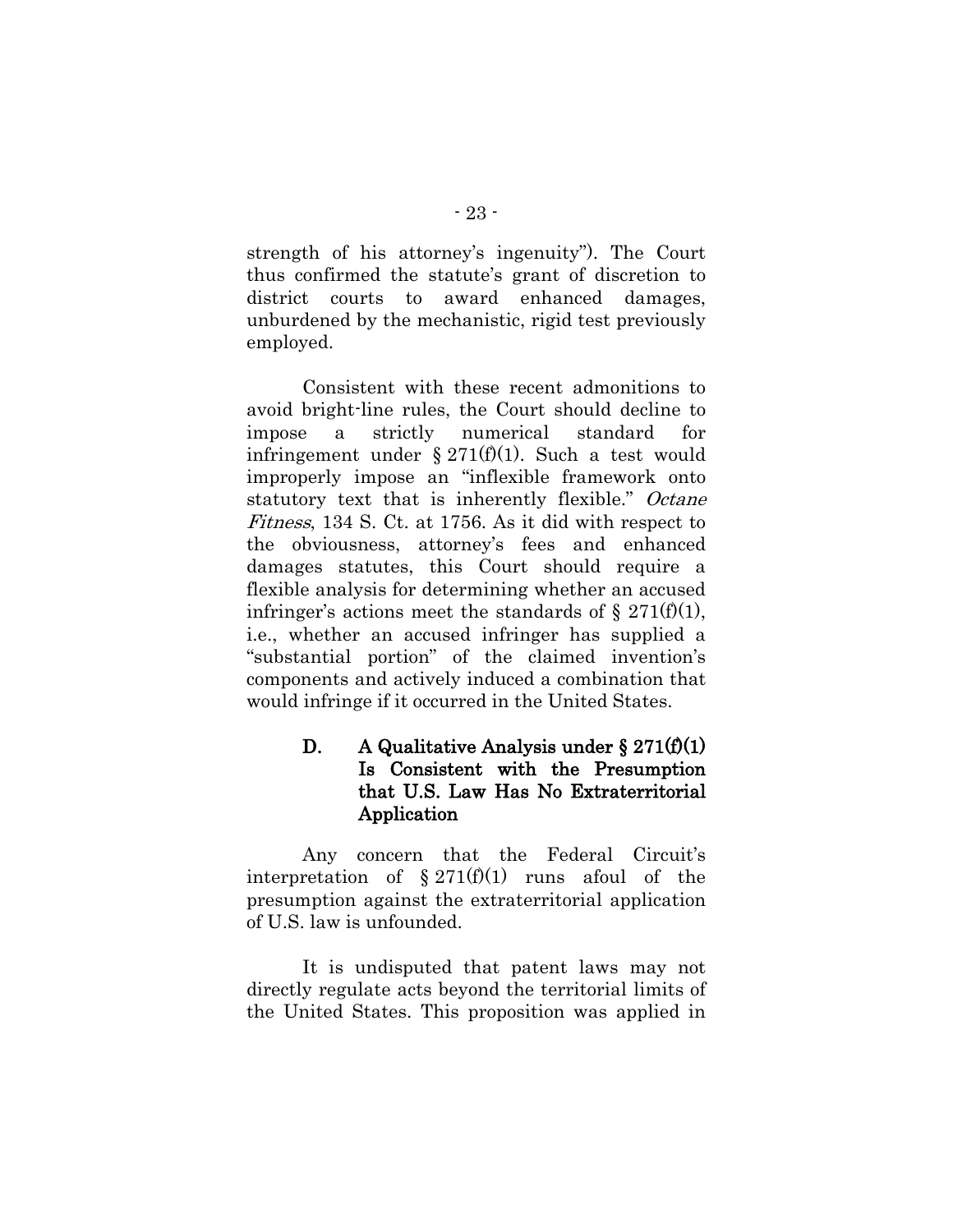Deepsouth, where the patent owner sought to extend an injunction to acts outside of the United States. It is also undisputed that Congress responded to that decision by changing the law to specifically address the harm to patent owners presented in the Deepsouth case.

Observing the territorial limits of U.S. laws, Congress enacted § 271 $(f)(1)$  with deliberately and carefully crafted language to penalize certain domestic conduct in support of extraterritorial acts rather than the extraterritorial acts themselves. Thus, the statute addresses the domestic act of "supplying" components from the United States "to actively induce the combining of such components outside the United States." The inducement is limited to combining "that would infringe the patent if such combination occurred within the United States."

This statutory scheme was not criticized in Microsoft as an extraterritorial application of U.S. law. Rather, that decision criticized the "expansive interpretation" of the statute to broaden the meaning of "components" to include software independent of its embodiment. The consequence of such an interpretation, according to the Court, would permit a single domestic supply of the software to be the basis of repeated infringements with every foreign act of copying and installing the software on computers abroad. Microsoft, 550 U.S. at 456. Such activity, the Court concluded, is governed by foreign law, not U.S. law.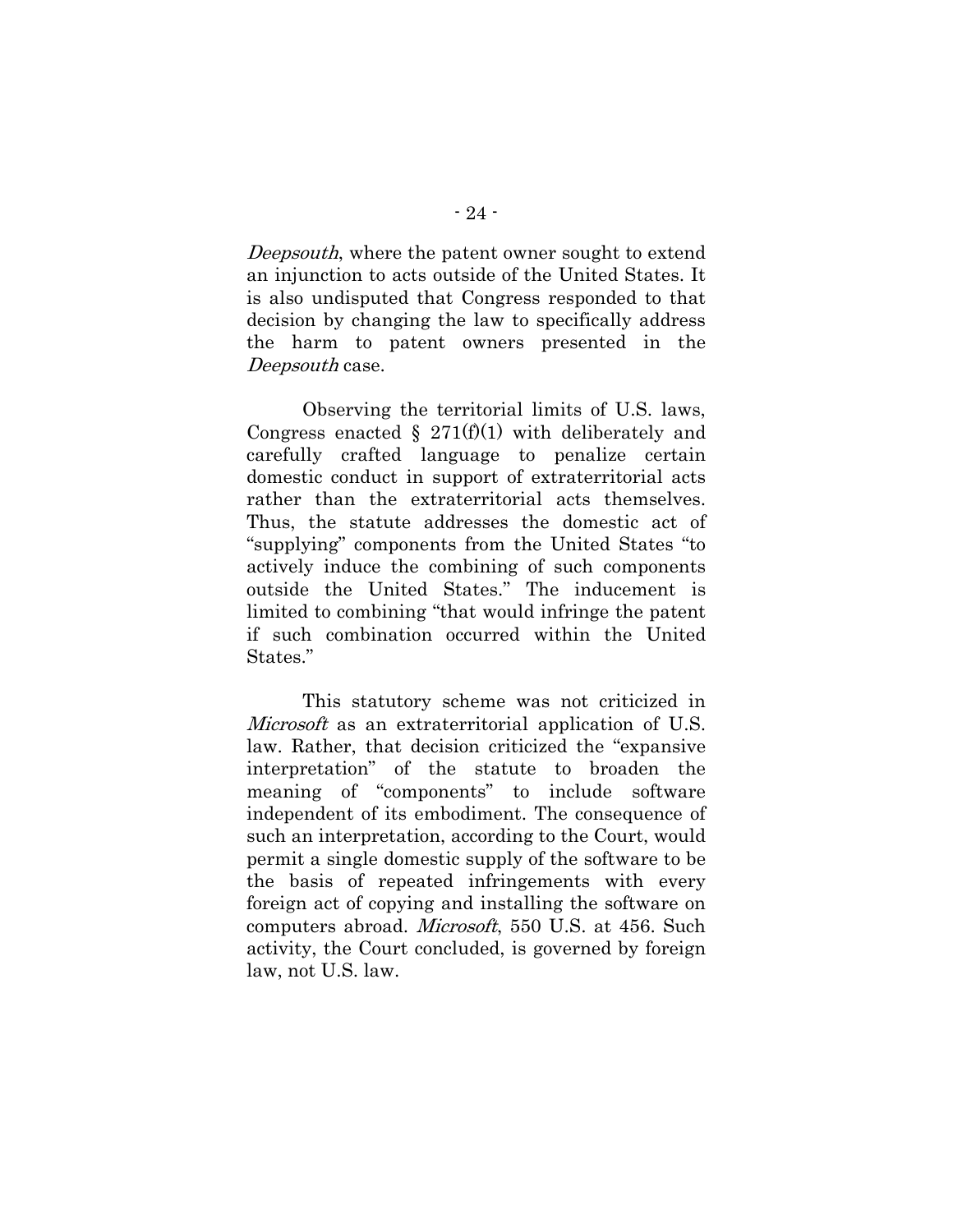An interpretation of  $\S 271(f)(1)$  that requires a qualitative appraisal of what is supplied from the United States is readily distinguishable from the interpretation criticized in Microsoft. Far from an "expansive" interpretation of the statute, this interpretation hews closely to the provision's text and legislative history.

Interpreting  $\S$  271(f)(1) to require a qualitative assessment, in addition to considering the number of supplied components, also reflects the practical considerations of applying the law to patent practice and ensures that courts will not lightly impose worldwide infringement liability on accused infringers. Under a qualitative assessment, courts should consider all relevant factors regarding an accused infringer's conduct in supplying component(s) of a patented invention abroad. Among other things, a court could consider whether: (1) the portion of component(s) supplied by an accused infringer is "substantial" in light of the patent claims and specification; (2) the component(s) are commodities; and (3) the accused infringer actively induced the extraterritorial combination in a manner that would infringe if such combination occurred in the United States. By conducting this comprehensive analysis, courts will be able to ensure that worldwide damages for  $\S 271(f)(1)$  infringement are not lightly granted, and also have the authority to impose  $\S 271(f)(1)$  infringement liability in particular cases in which a single (and perhaps commodity) "component" is supplied by an accused infringer.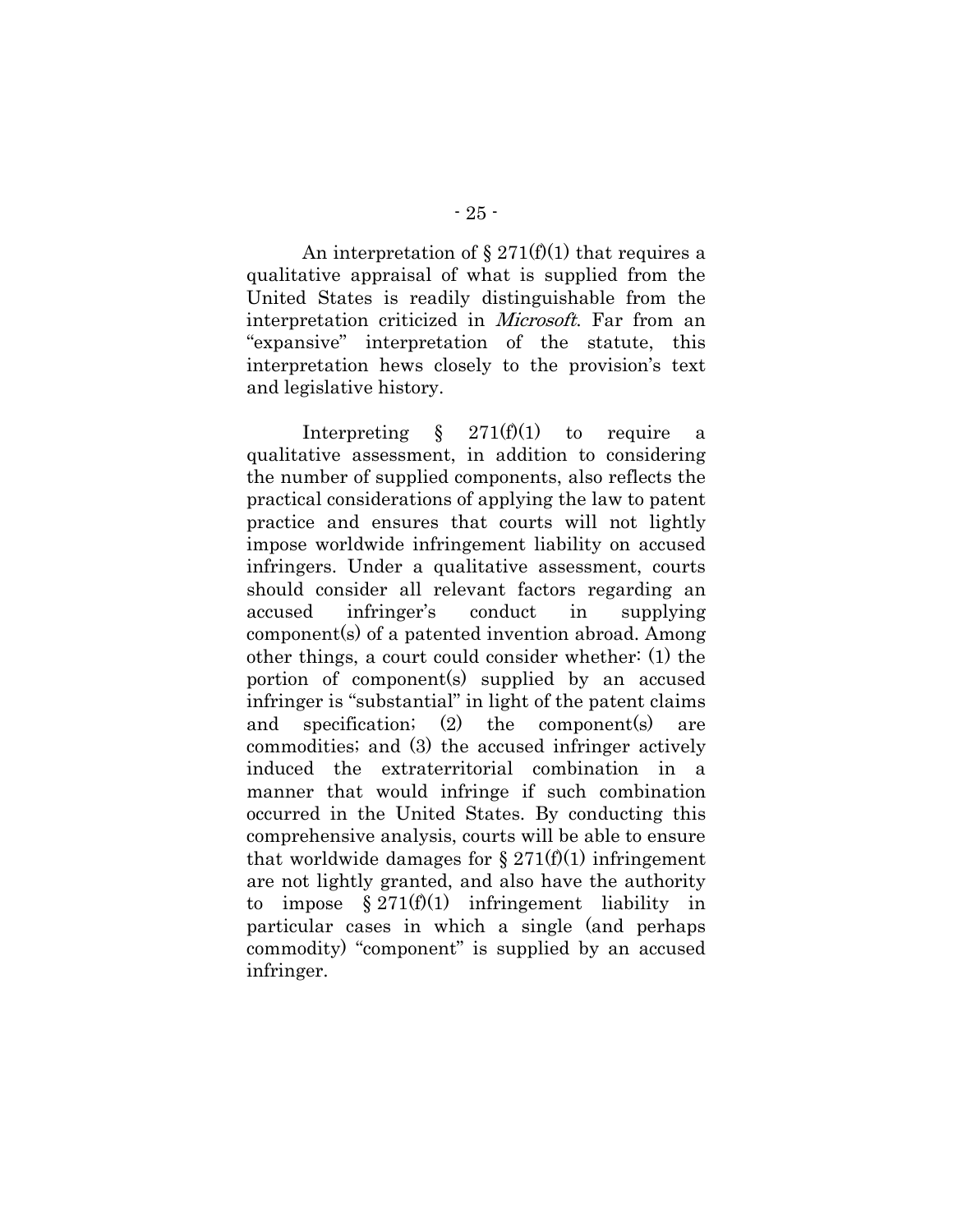#### <span id="page-31-0"></span>IV. CONCLUSION

AIPLA urges the Court to hold that an infringement determination under  $\S 271(f)(1)$ requires an analysis of all relevant factors, including (1) whether the portion of component(s) supplied by an accused infringer is "substantial" in light of the patent claims and specification, both qualitatively and quantitatively; (2) whether the component(s) are commodities; and (3) whether the accused infringer actively induced the combination of the supplied component(s) outside the United States in a manner that would infringe if such combination occurred in the United States.